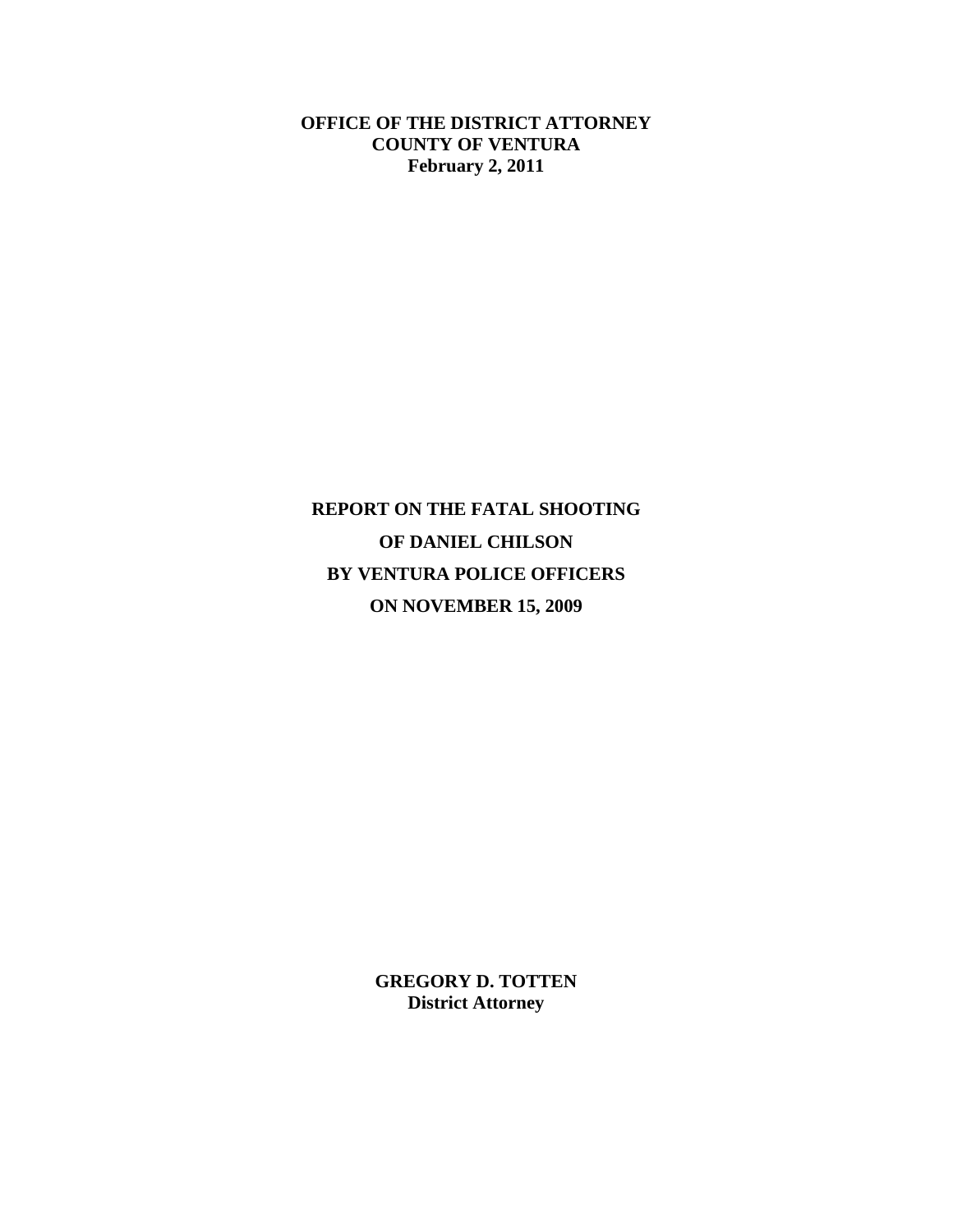# **TABLE OF CONTENTS**

| Daniel Chilson's Domestic Violence against Meghan Shaner16 |  |
|------------------------------------------------------------|--|
|                                                            |  |
|                                                            |  |
|                                                            |  |
|                                                            |  |
|                                                            |  |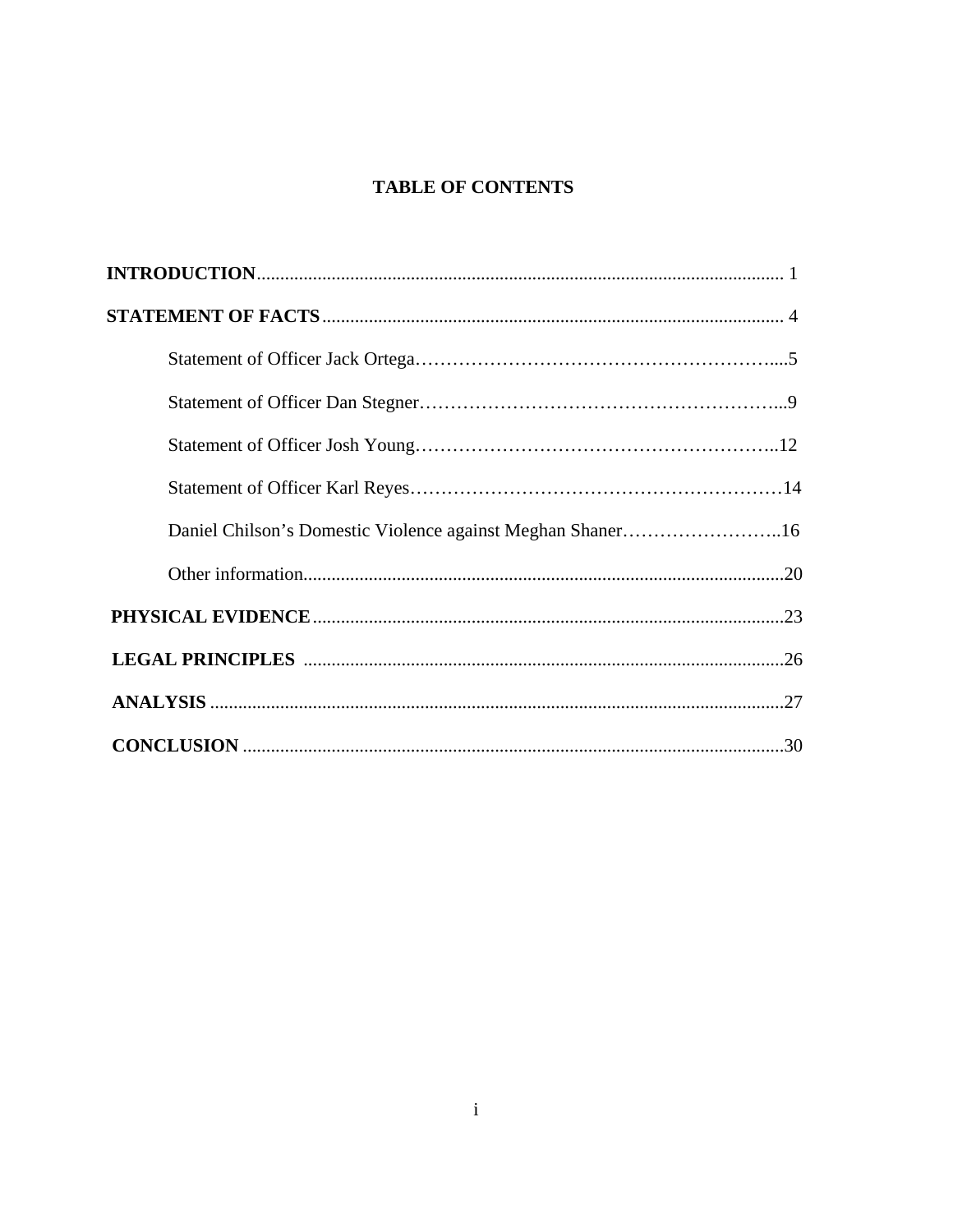#### **INTRODUCTION**

 On November 14, 2009, the Simi Valley Police Department issued a probable cause warrant for the arrest of Daniel Chilson (aged 34) for spousal abuse, criminal threats and vandalism. Chilson had left Simi Valley and the authorities did not know where he was. In an attempt to locate Chilson, the Simi Valley Police Department utilized GPS technologies to locate his cell phone based upon cell site information. This technique is referred to as "pinging" a cell phone. The signal to Chilson's cell phone was located in the industrial complex on Palma Drive in the city of Ventura. Simi Valley police notified the Ventura Police Department of Chilson's presence in Ventura. Ventura police dispatched officers to the scene at approximately midnight on November 14 to locate Chilson.

While at the scene, officers saw Chilson hiding on a roof of one of the businesses. He repeatedly refused to comply with demands to turn himself in. The Ventura police officers had been told that Chilson was possibly suicidal and that he had also made statements that he was going to kill his ex-wife and her family. A perimeter was established while the officers attempted to secure and arrest Chilson.

On November 15, 2009, at approximately 4:00 a.m., the Ventura Police SWAT unit was deployed to the area. While the officers surrounded the building, Chilson managed to break the established perimeter. The officers had seen Chilson running in the area, and several officers had seen him armed with what appeared to be a handgun. The officers were able to communicate with Chilson by cell phone, and they began to negotiate with him to turn himself in. During the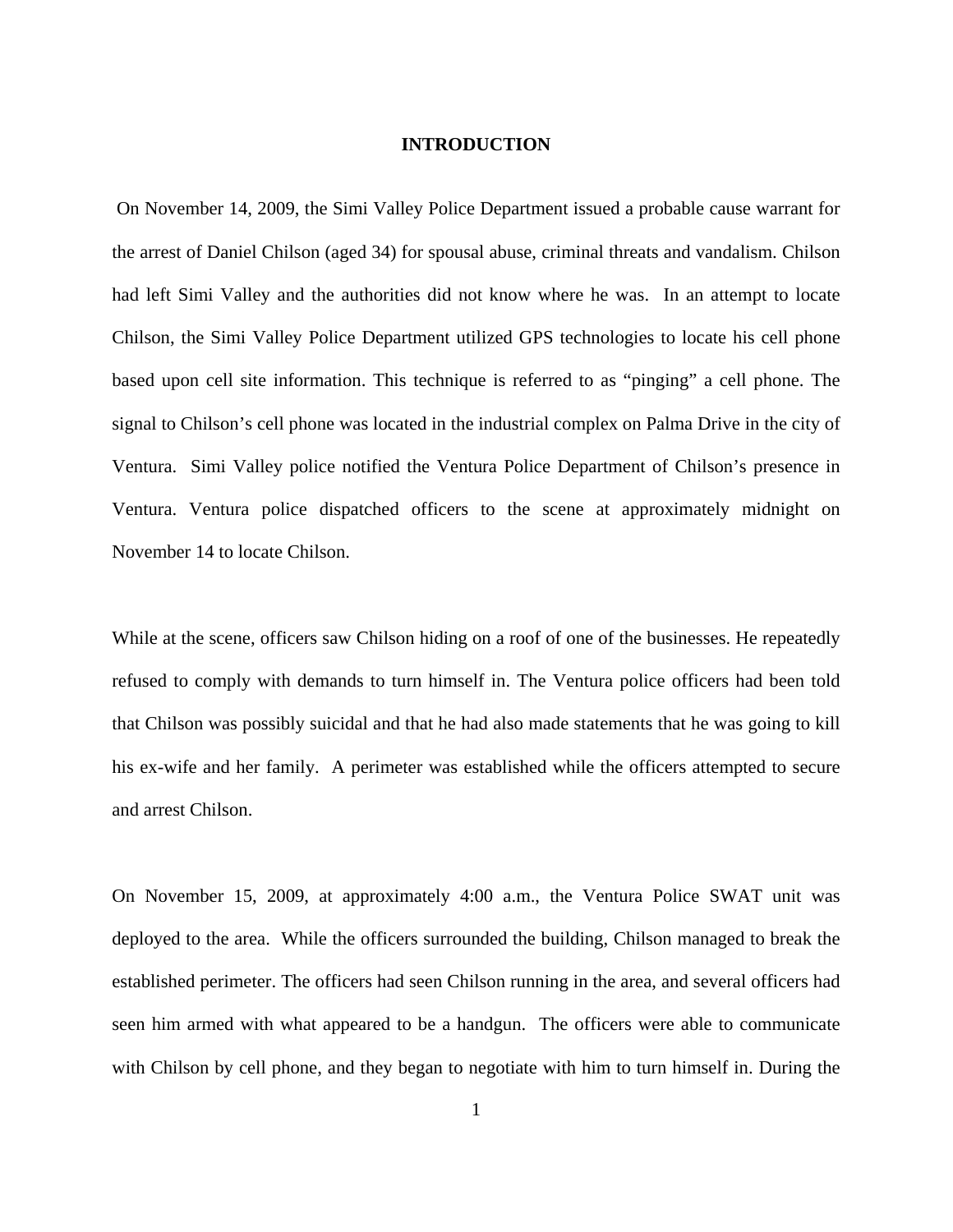negotiations, Chilson, in addition to making threats that he was going to kill himself and his family, also told the negotiators it was his intention to kill the SWAT officers that were in the area.

At approximately 12:30 p.m., Chilson was seen running westbound from the business complex, just south of where two SWAT officers and one patrol officer had been positioned. Officers Dan Stegner, Karl Reyes and Josh Young were posted on the roadway with no cover. Upon entering the dirt roadway, Chilson, who was holding a weapon, ran southbound away from the officers. The officers ordered him to stop and drop the weapon. As Chilson ran, he slowed down and began to turn towards the officers with the gun raised in their direction. Fearing for their safety, all three officers shot at Chilson. He was hit twice, and one of the wounds was fatal. He was pronounced dead at the scene. It was later discovered that the black handgun that Chilson was carrying was actually a BB gun that was an exact replica of a 9 mm Beretta semiautomatic handgun.

The District Attorney's Office has a 24-hour on-call officer-involved shooting team available to all Ventura County law enforcement agencies to assist in the investigation of officer-involved shootings. Ventura Police Department immediately notified District Attorney Chief Investigator Rob Briner. Senior Deputy District Attorney Stacy Ratner (who authored this report), Senior District Attorney Investigator Danny Miller, and District Attorney Investigator Robert Coughlin, all responded to the shooting scene and consulted with the investigating officers.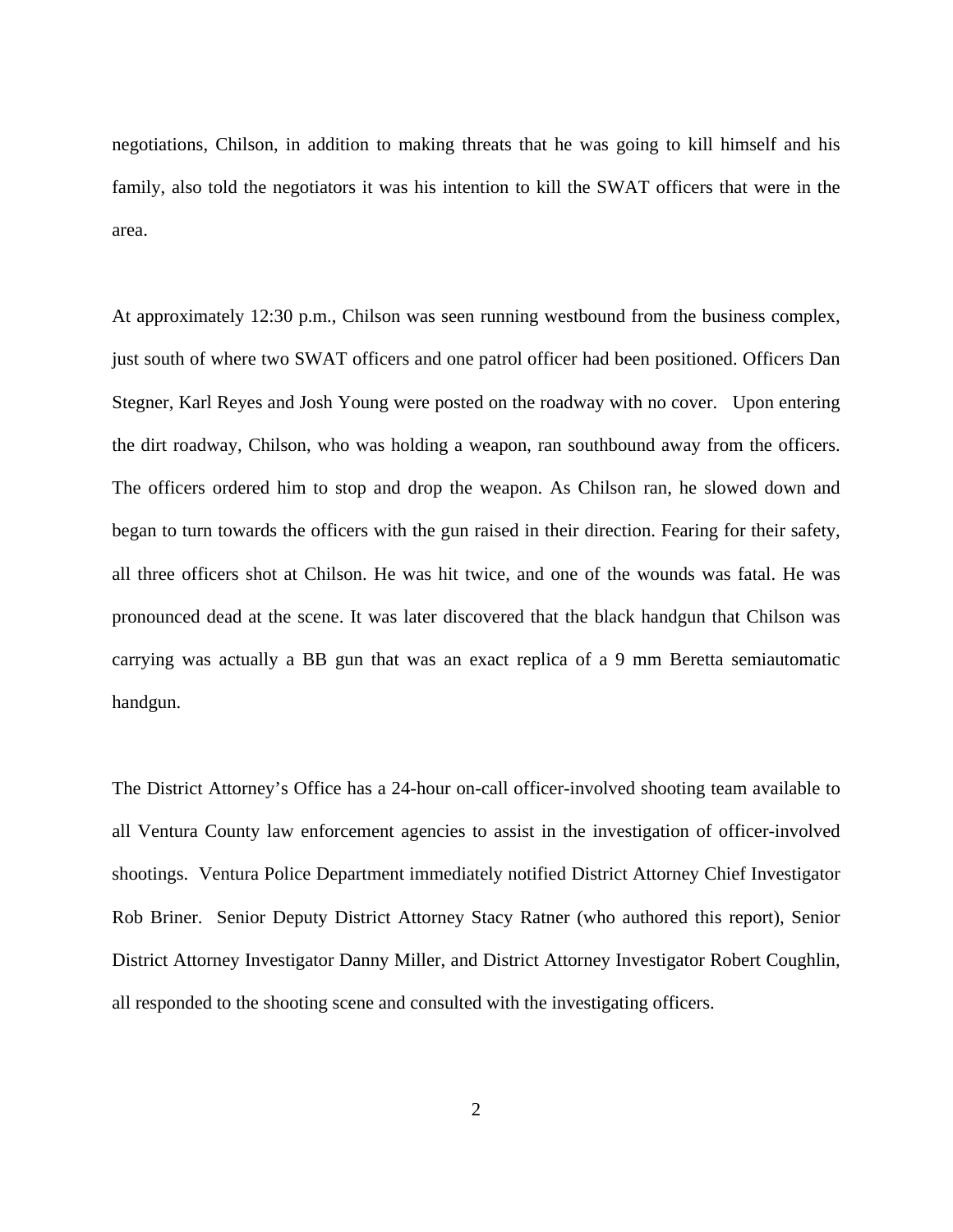The Ventura Police Department conducted a detailed investigation of the shooting, which included interviewing witnesses, collecting physical evidence, photographing the area of the shooting, and conducting interviews with the involved officers, Dan Stegner, Karl Reyes and Josh Young. The Ventura Police Department investigation reports were then submitted to the District Attorney's Office for a determination of whether the shooting of Daniel Chilson was justified, and if not, whether criminal charges should be filed. The scope of the District Attorney's review was limited to those issues.

 The District Attorney's review included studying over 500 pages of reports and documents, detailing interviews of police and civilian witnesses, reviewing diagrams, photographs, taperecorded interviews, records of radio transmissions, and examining the scene of the shooting.

After a complete review of all of the evidence, it is the conclusion of the District Attorney that Officers Dan Stegner, Karl Reyes, and Josh Young acted lawfully when they shot at Daniel Chilson, and Chilson's resulting death was a justifiable homicide.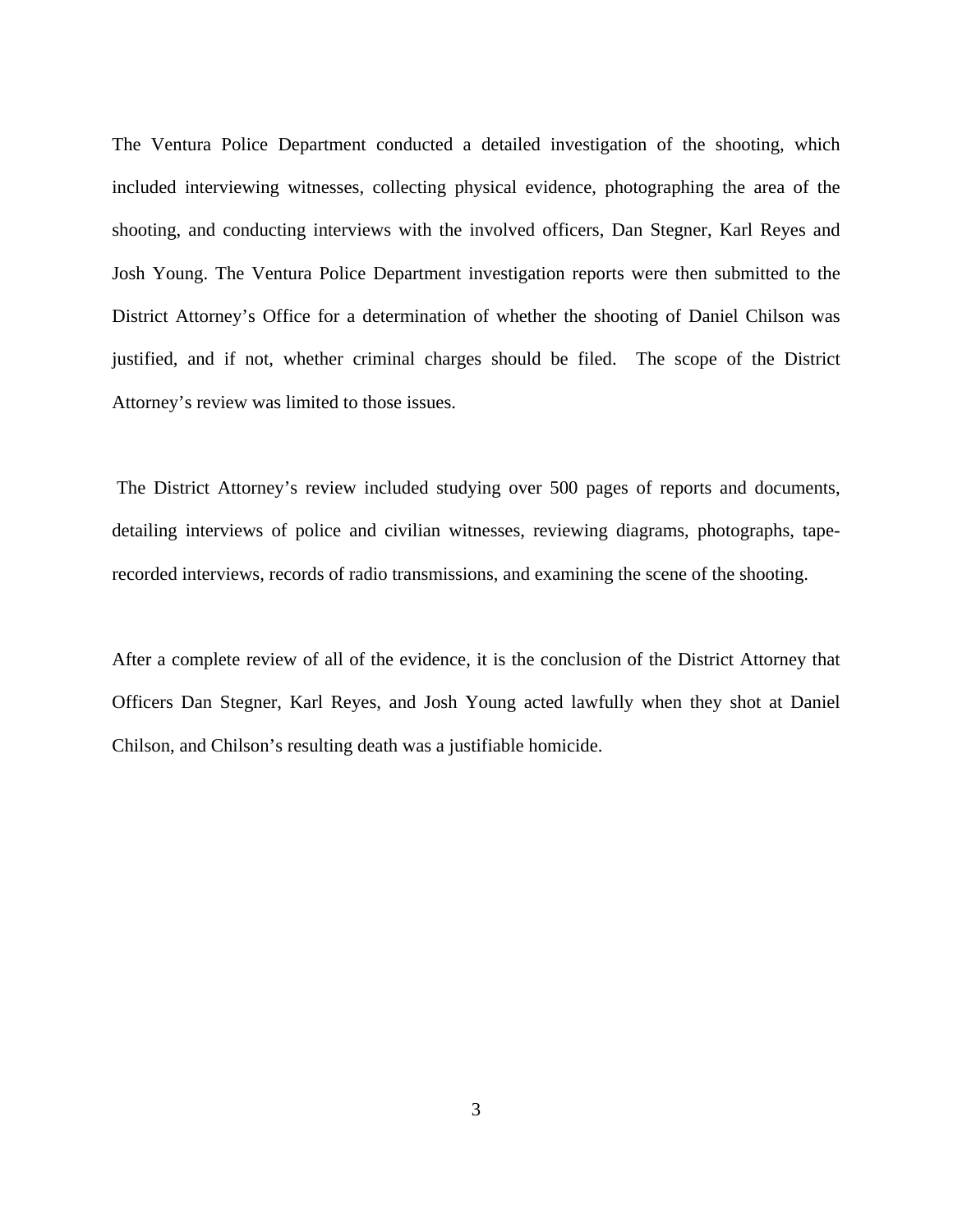#### **STATEMENT OF FACTS**

The District Attorney's review of the facts indicates the following:

# **Daniel Chilson's confrontation with Ventura Police Officers Dan Stegner, Karl Reyes and Josh Young**

On November 15, 2009, Daniel Chilson (aged 34) was hiding on the roof of an industrial complex on Palma Drive in the city of Ventura. He had been there since around midnight the night before, and he was wanted by the Simi Valley Police Department (SVPD) for a variety of charges stemming from a violent confrontation and threats to his ex-wife. The Ventura police officers had information that he was armed with a handgun. Chilson ran from his hiding place holding the weapon, and when ordered to stop, he turned towards the officers with the gun raised in their direction. Three officers fired at Chilson, hitting him twice. He was pronounced dead at the scene. The weapon, which turned out to be a replica 9 mm Beretta firearm, was recovered at the scene.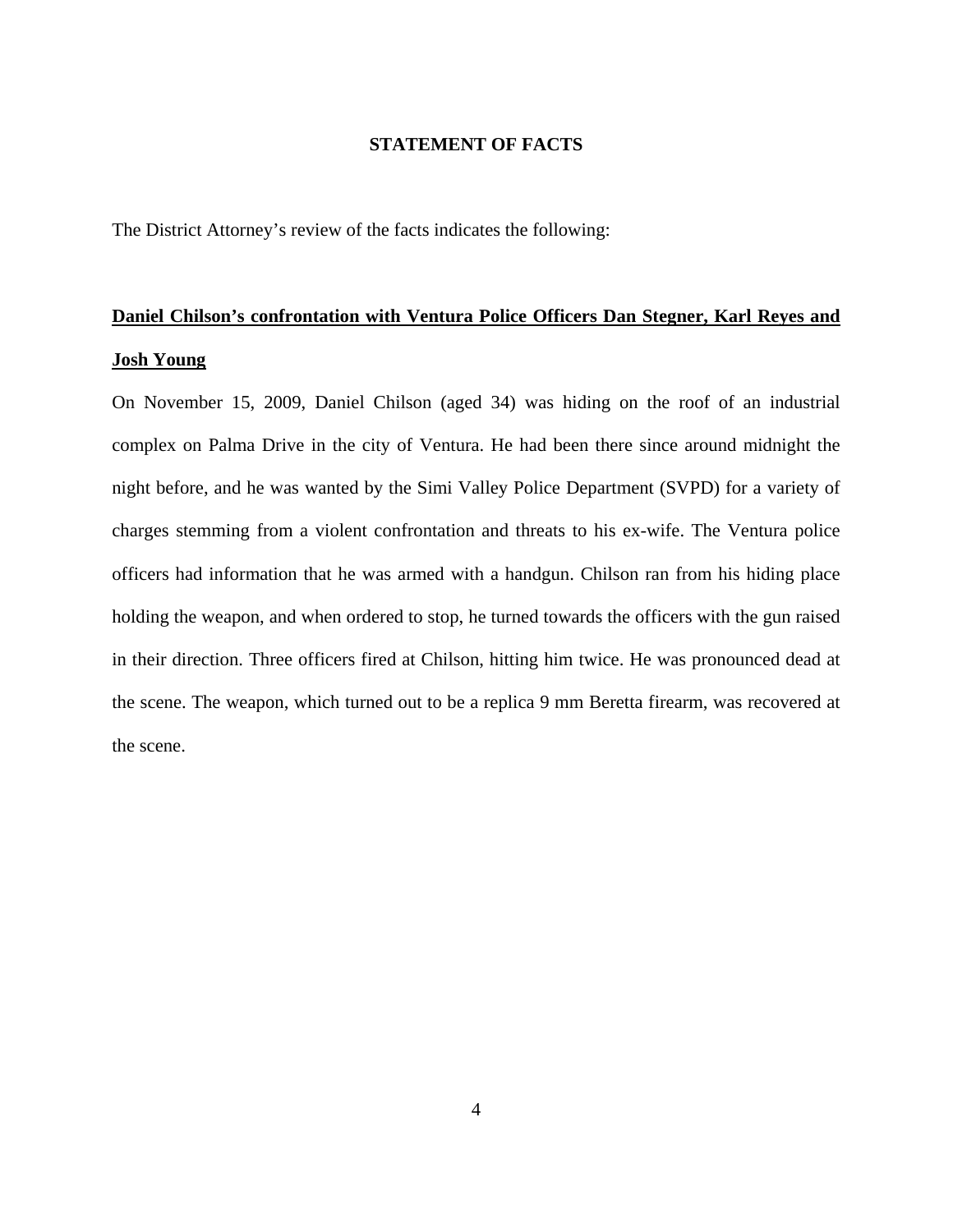

## Statement of Officer Jack Ortega

Officer Ortega told investigators that he was working patrol as a K-9 handler for the Ventura Police Department. He was working the graveyard shift on the evening of November 14, 2009, when he received a phone call from SVPD K-9 handler Officer Chris Martin. Officer Martin informed Officer Ortega that a suspect named Daniel Chilson had a probable cause warrant for his arrest for a domestic violence incident that occurred in Simi Valley. Officer Ortega was also notified that Chilson had been employed by a company called All Star Awning which is located at 2851 Palma Drive in Ventura. Chilson was also wanted in connection with a vandalism of that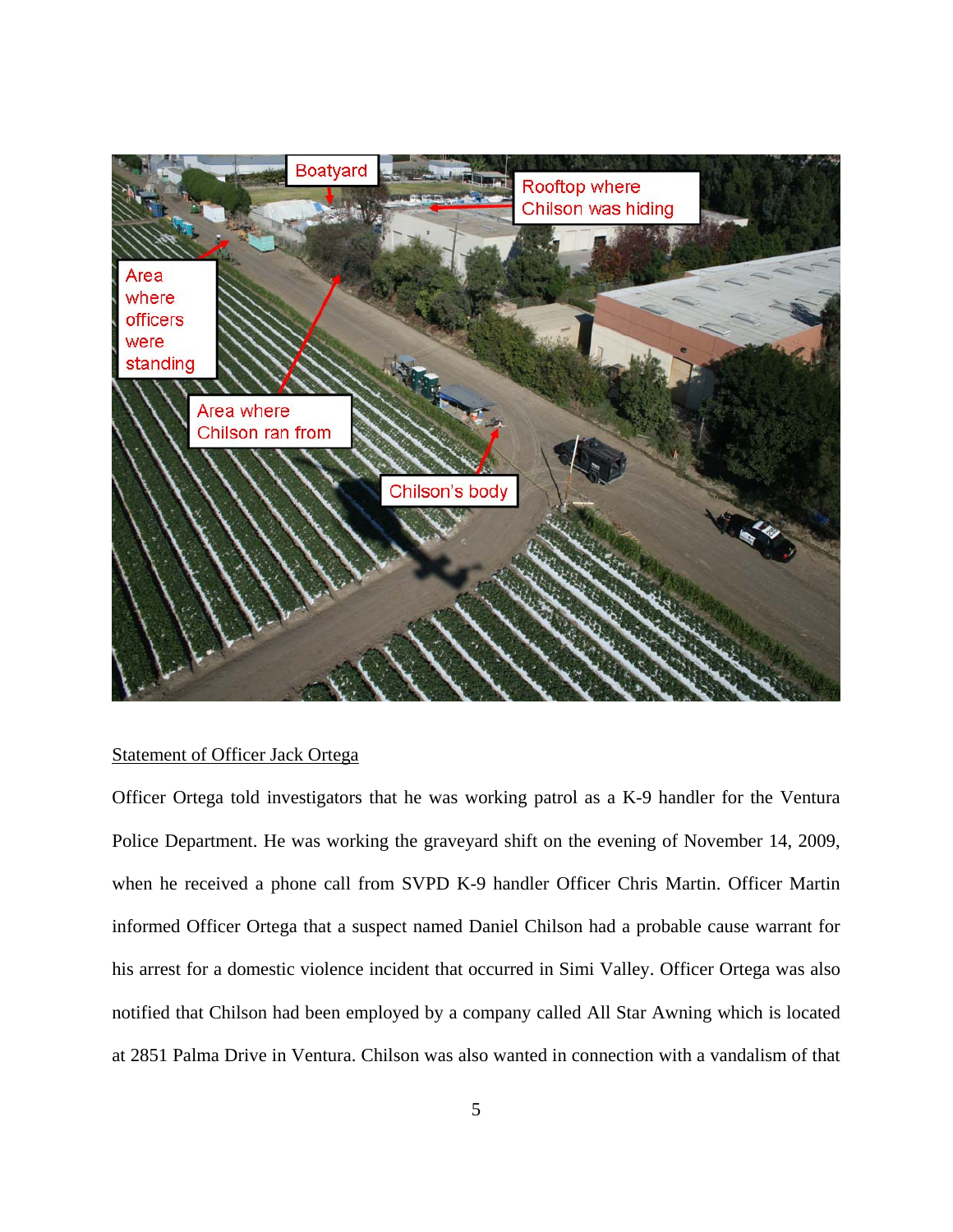business. Throughout the evening of November 14, 2009, Officer Ortega and Officer Alexander went to the business at 2851 Palma Drive to see if Chilson was there. They were looking for his vehicle in the area; however, they did not locate it, nor were they able to locate Chilson.

Throughout the evening, Officer Ortega received information that the SVPD was attempting to locate Chilson by pinging his cell phone. The signal was being received by a radio tower near the Camarillo Airport. Later, Officer Ortega received updated information from SVPD that Chilson's phone was sending signals in the area of 2851 Palma Drive in Ventura. Officer Martin and two other SVPD officers drove to Ventura and met with Officer Ortega sometime after 2:00 a.m. on November 15, 2009. They approached the business on Palma drive to see if Chilson was there. They were unable to locate his vehicle, so Officers Ortega, Martin and Wilfert approached the business on foot. They walked down a dirt road that is adjacent to the industrial park where the business is located. As they stood on the road looking at the business in the darkness, they saw a lit cigarette fall to the ground and bounce a couple of times. One of the officers saw the figure of a person on the roof that appeared to be looking out and over the ledge towards the ground.

Other officers arrived to assist. During the next hour, SVPD continued to ping Chilson's phone, and they discovered that he was still at the location on Palma Drive. Officers from Ventura Police Department then surrounded the business and made announcements over the public address system of a patrol car. The announcement said, "Daniel, this is the Ventura police. Please call me at 207-9058." Officer Ortega was informed by Officer Martin that after this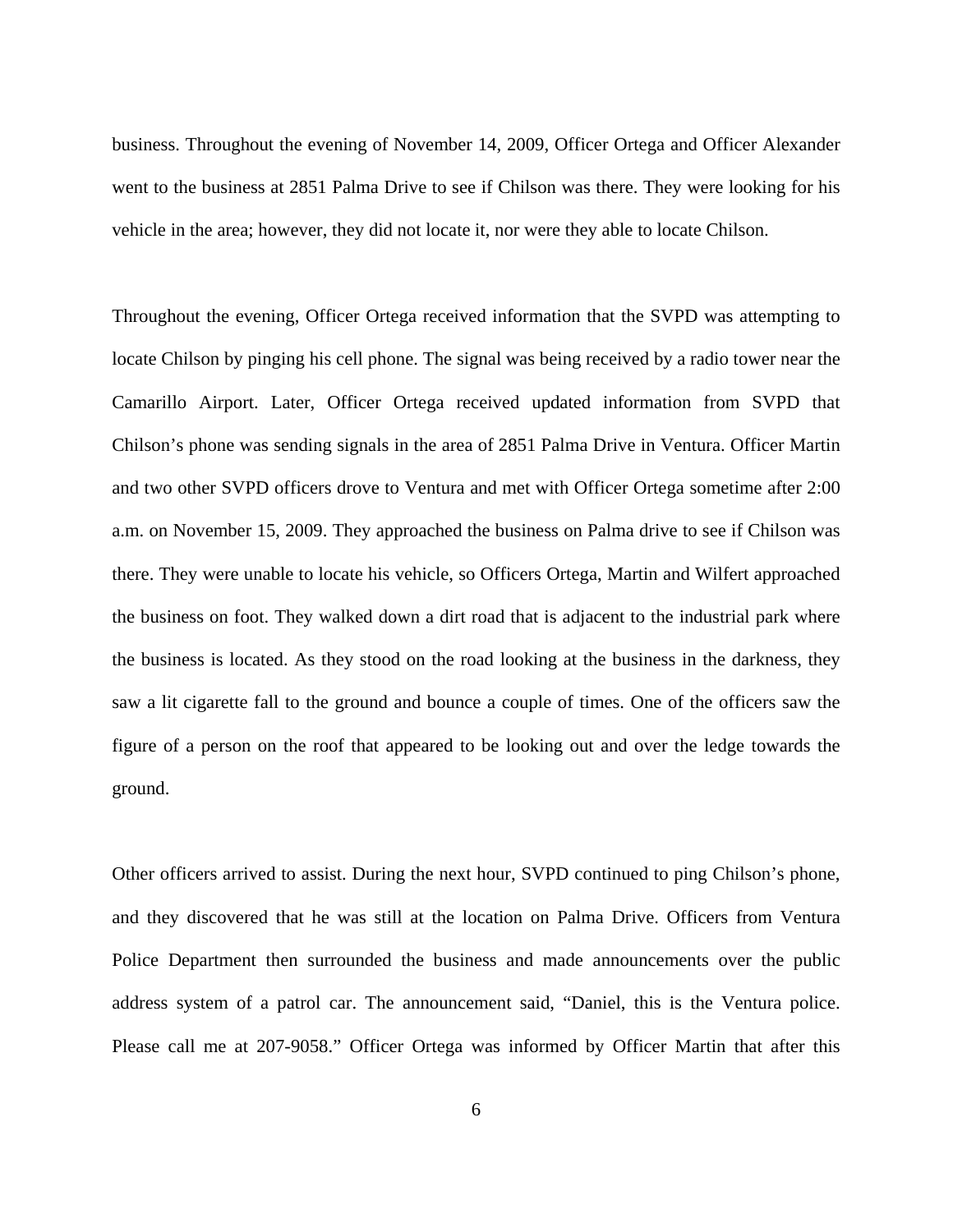announcement, Chilson had called one of the SVPD officers and told him that he was located at the Toys R Us store in Ventura. The officers did not believe that this was true because Chilson's phone was still signaling from Palma Drive and the call came directly after the PA announcements to Chilson. Officer Ortega believed that Chilson was attempting to hide his location from the police to gain some sort of advantage. The Ventura County Sheriff's Department deployed a helicopter to the scene in an unsuccessful attempt to locate Chilson. Ventura Police Department's SWAT was also activated to handle the situation.

Officer Ortega maintained a position near a large dumpster on the dirt road adjacent to the building. He saw a subject on the roof of the business move around several times. Some time afterward, Officer Ortega heard a noise coming from a boat storage yard north of his location. He saw a male subject climb up and over a fence. One of the other officers attempted to make verbal contact with the subject, but he did not respond. Officer Ortega saw him reach into his rear waistband and retrieve what looked like a gun. He saw the subject jump off the fence and out of the officer's view with the gun at his side. The subject remained out of sight for a long period of time.

Later, Officer Ortega heard a report over his radio that the subject was running near the railroad tracks on the north side of the building. Officer Ortega moved further north along the dirt road and took a position near a water tank. He stayed there with Officer Josh Young. Suddenly he saw a subject, later identified as Chilson, coming up from under a fence, westbound onto the dirt road where Officers Ortega and Young were. Chilson slowly crawled out from under the fence on his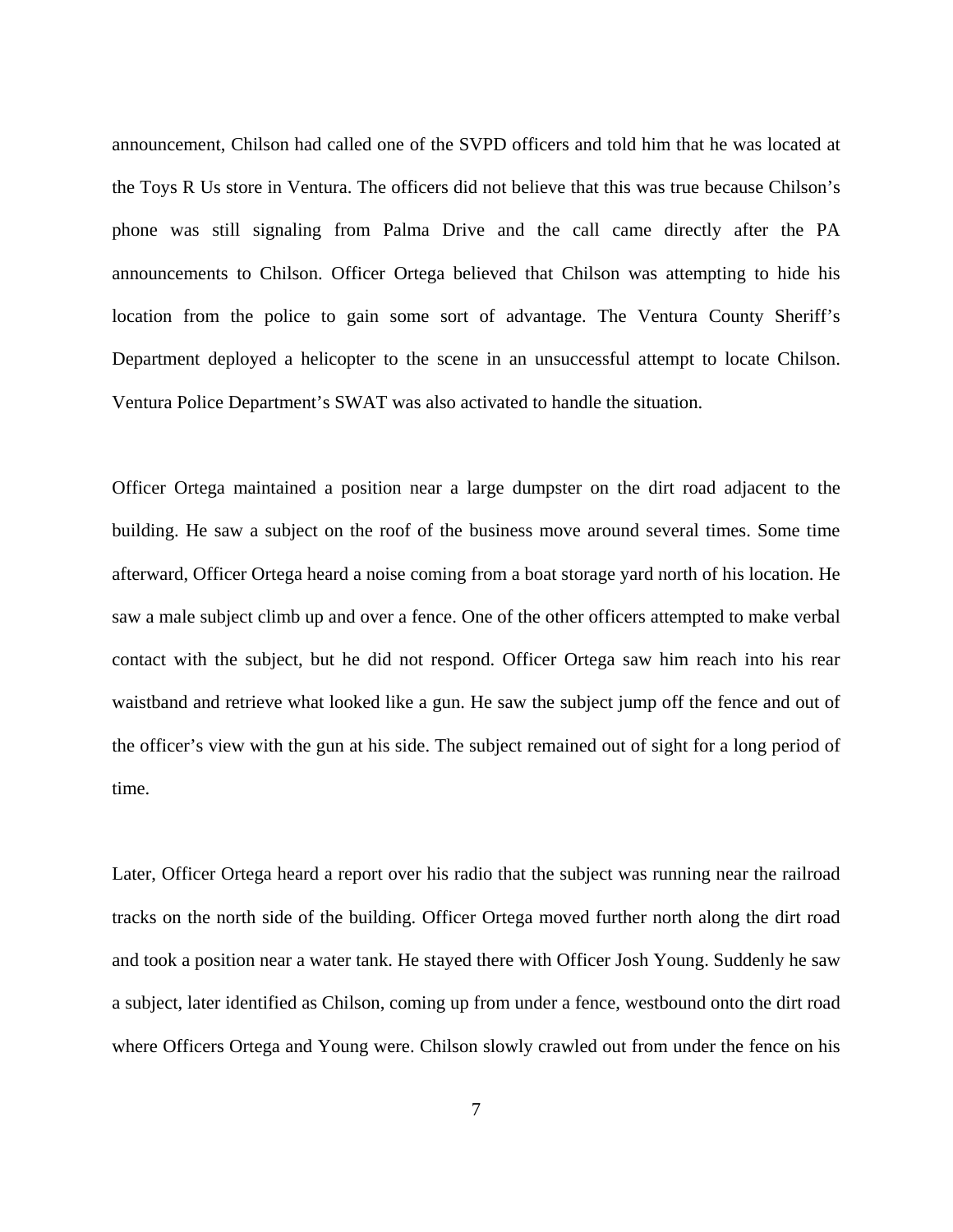stomach and continued to crawl along the ground in an attempt to avoid detection. Officer Ortega called his police K-9 to get the dog's attention. As soon as he did this, Chilson immediately jumped to his feet and started running south down the dirt road. Officers Ortega and Young began running after Chilson who was about 50 to 60 yards ahead of them. Officer Ortega saw Chilson reach into his back waistband and pull out a gun. Officer Ortega's dog was given a command to go after Chilson; however, the dog did not comply. Officer Ortega continued to chase Chilson when he disappeared from view. Officer Ortega could hear noises in the bushes, which indicated to him that Chilson had fled back into the parking lot of the All Star Awning business.

Officers Ortega and Young repositioned themselves near the dumpster and eventually Officers Stegner and Reyes, and Corporal Steve Arroyo joined them. Officer Ortega could see through the brush bordering the business, and he saw Chilson running south from the business towards the driveway that faced Palma Drive. This information was relayed to other officers over the police radio. Officer Ortega then heard over the police radio that Chilson was seen running westbound, which would have been towards Officer Ortega. Within seconds, he saw Chilson break the tree line and run westbound back onto the dirt road where Officer Ortega and the other officers were standing. Chilson was running away from the officers and he had the gun in his left hand. Corporal Arroyo yelled, "Stop!" Once this command was made, Chilson continued running, but he began turning to his right while holding the gun in his left hand. The gun was raised up to at least waist level. As soon as Chilson turned toward the officers with the gun raised at them, Officer Ortega heard officers' gunfire from both his right and his left side. He was not certain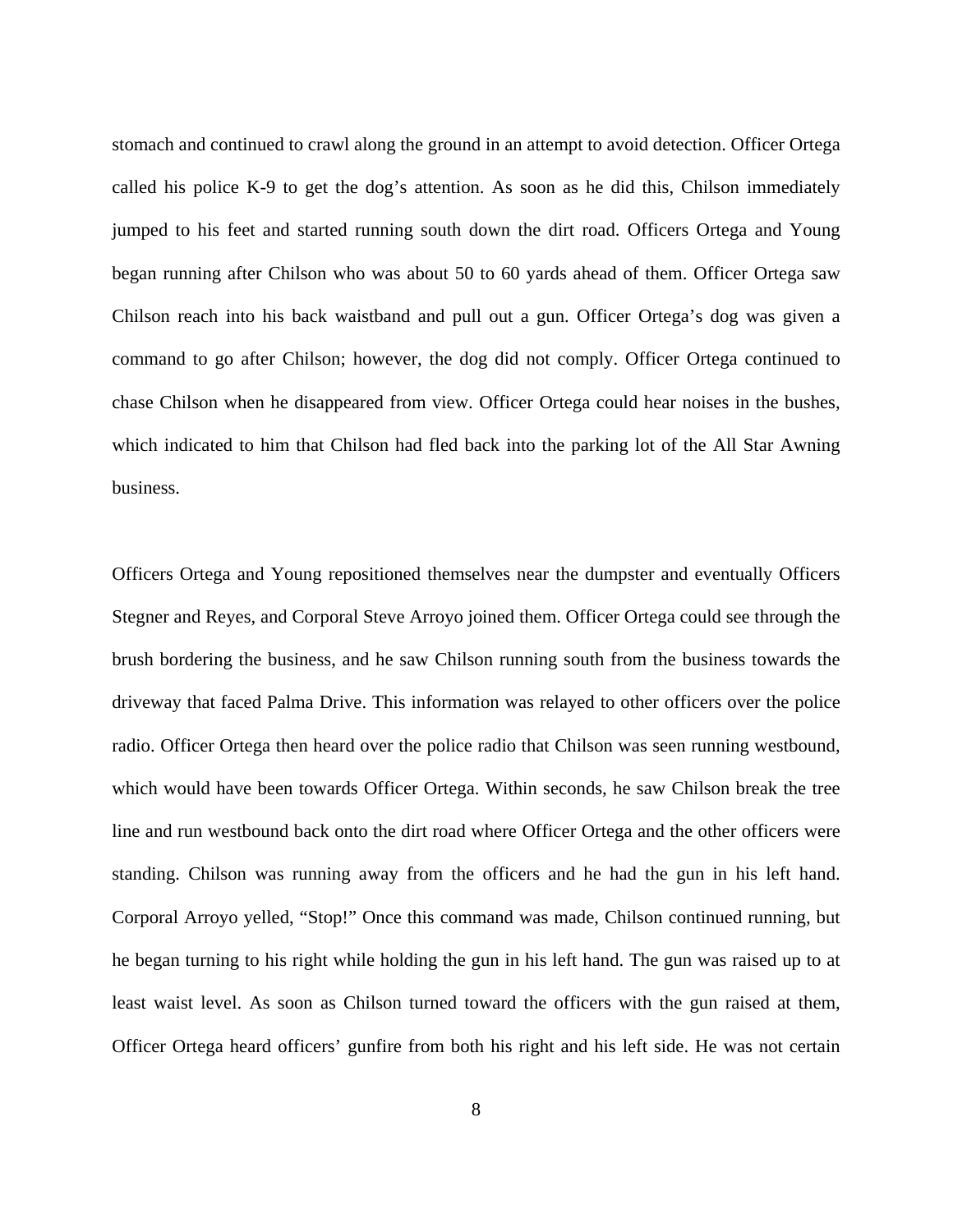how many rounds were fired, but he knew it was officers who were firing. Chilson immediately went down to the ground. Officer Ortega had seen Chilson running with his gun earlier in the day, and on those occasions he always kept the gun down. On this occasion as he began to turn, Officer Ortega saw Chilson raise his gun, and Officer Ortega believed that Chilson was going to shoot at the officers. He was in fear for his life, but he was controlling the canine and did not draw his weapon.

#### Statement of Officer Dan Stegner

Officer Dan Stegner told the investigators that he is a member of the SWAT team and he was called to the incident in that capacity. Officer Stegner had been briefed when he arrived at the station at approximately 4:30 a.m. on November 15, 2009. He was shown a picture of Daniel Chilson, and he was told that Chilson was in a standoff with police on Palma Drive. He was also told that Chilson was wanted for violations of Penal Code section 273.5 and that he was possibly armed with a handgun. Once at the scene, Officer Stegner was briefed again. He was told that Chilson was confined to the roof area of the business. Officer Stegner went to the east side of the building and took a position in the tree line east of the buildings at approximately 5:30 a.m. He stayed there with other officers for approximately 30 minutes to an hour. Officer Stegner heard a member of the entry team report over the radio that they saw Chilson running northbound through a boat storage yard with a gun in his hand. The reporting officer indicated that they saw him place the gun into his waistband while he ran.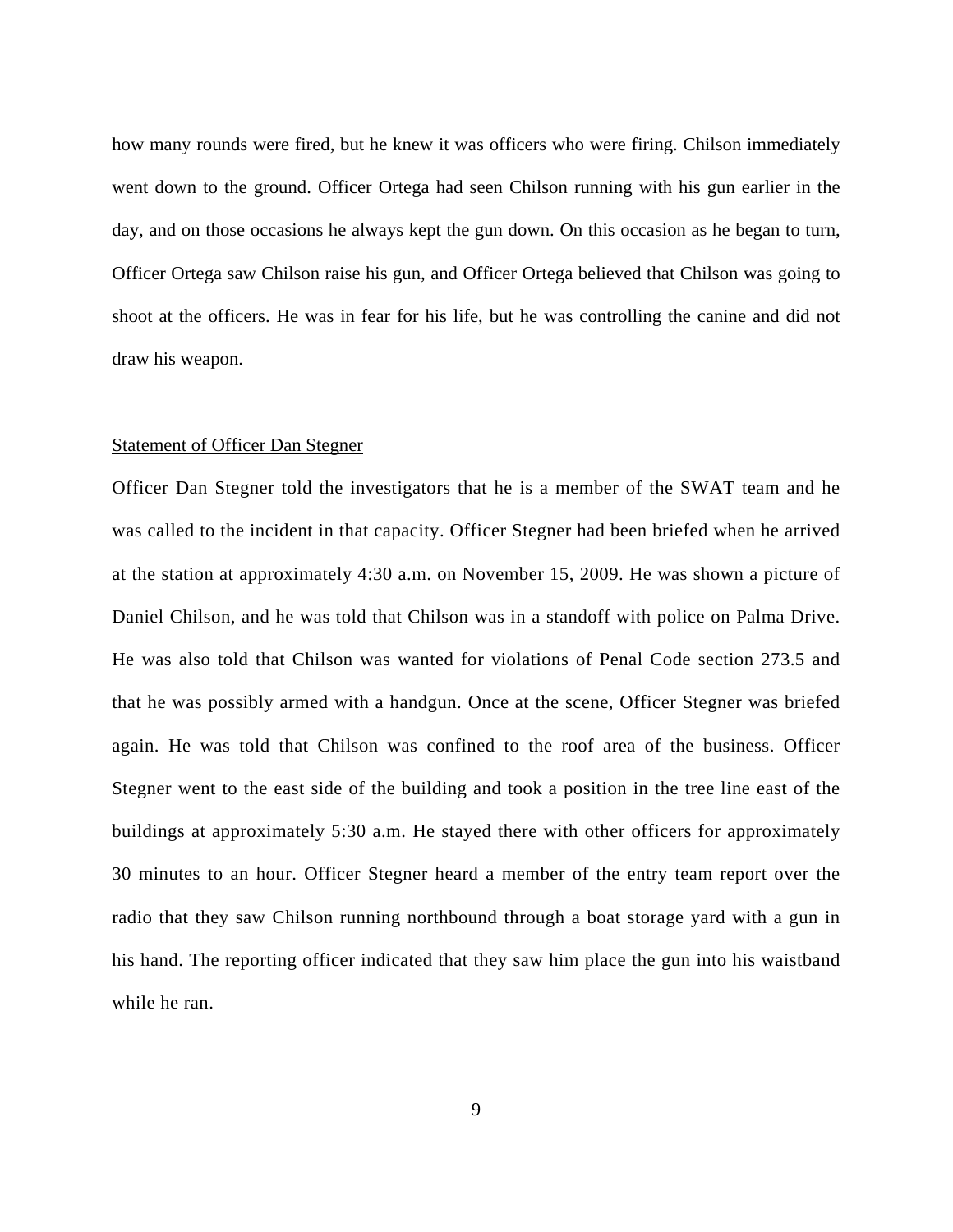Officer Stegner ran northbound and met with other officers. Officer Stegner then moved further northbound on Ortega Street. While at that location, Officer Stegner saw Chilson climbing over an eight-foot wall and jump down between the wall and a barbed-wire fence. Officer Stegner lost sight of Chilson at that point as he went behind some bushes. Officer Kelly broadcast that Chilson was now crawling westbound towards Officers Kelly and Brown, but he again eluded the officers. While the entry team continued to search for Chilson, Officer Stegner heard radio reports that Chilson was communicating with the crisis team. Chilson was falsely telling them that he was in the city of Moorpark and not at their location in Ventura. Finally Chilson admitted that he was within the perimeter that the officers had set up. Lieutenant Vance reported over the radio that Chilson had stated, "I'm either going to turn myself in on Monday or I'm going to die today." Chilson also said, "If I run into any SWAT officers, I'll take them out."

Officer Stegner said that this information, coupled with the reports that officers had seen Chilson with a handgun, caused him to fear that Chilson was going to follow through with his threats and "kill one of us if he did make contact with us." Officer Stegner changed locations several times that morning, going to different locations along the perimeter. At one point, he heard a radio report that officers were in a foot pursuit of Chilson on the east side of the perimeter. Chilson was reportedly running in a dirt lot with a handgun. The pursuing officer lost sight of him as he ran away. Officer Stegner asked fellow officers to show him where they had lost sight of Chilson. He was directed towards a courtyard between the primary building, a secondary building, and a barbed-wire fence. As he stood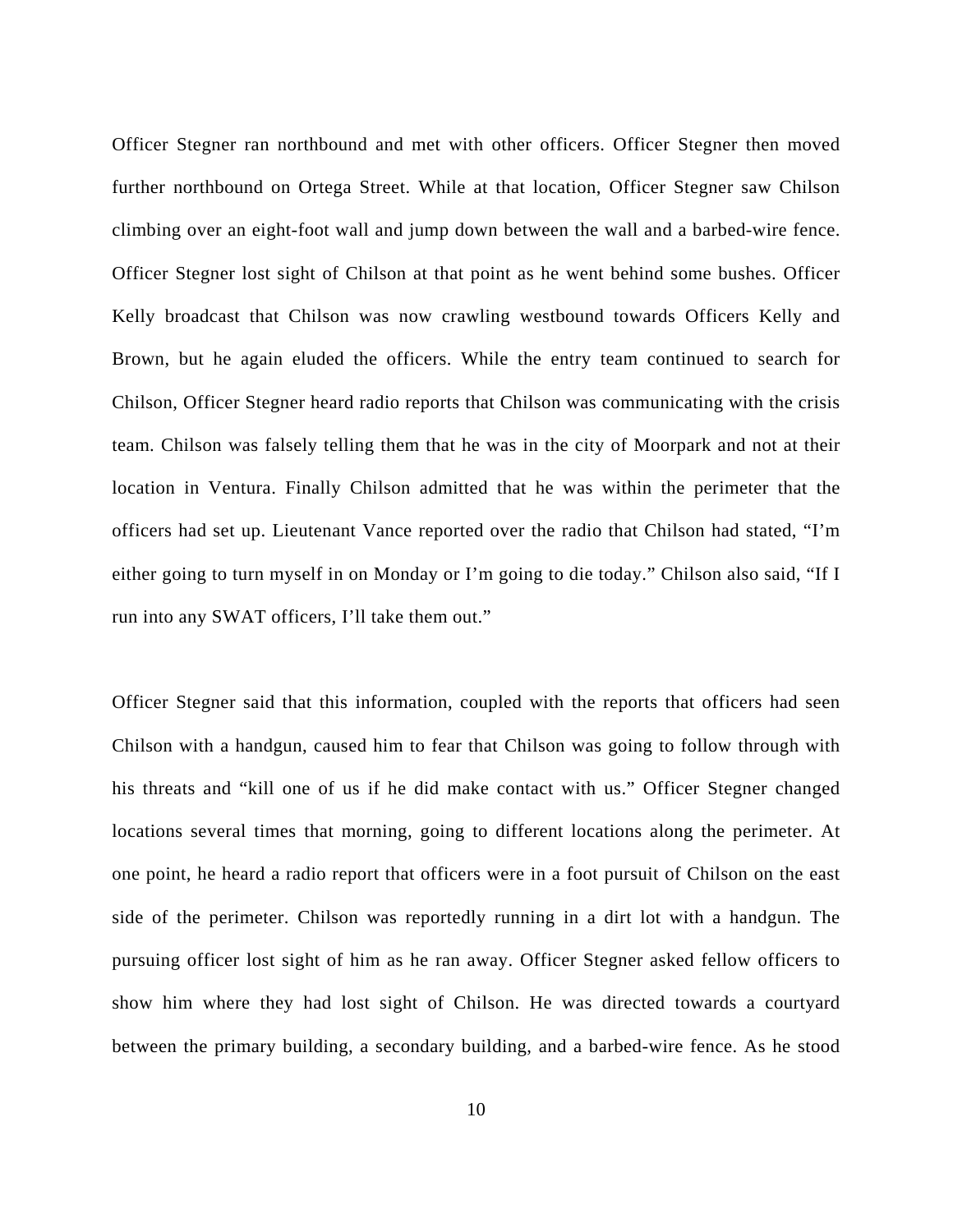looking at the courtyard, Officer Stegner heard another radio broadcast that Chilson was running westbound through the industrial complex.

Officer Stegner moved across the dirt roadway and took a position behind a tractor with his rifle resting on a five-foot tractor tire. Other officers were nearby with no cover at all. He waited there to see if the suspect would run through this location. After a "few seconds," he saw Chilson climb over a fence and run westbound across the dirt road in front of him. Officer Stegner saw that Chilson had a black handgun in his hand as he began to run down the dirt roadway. Officer Stegner estimated that Chilson was approximately 55 to 60 yards south of his location. Officer Stegner heard someone in the group order Chilson to stop. At that point, Chilson slowed and began to turn to his right, towards Officer Stegner and the other officers. Officer Stegner was worried because of the threat the suspect made of taking a shot at police. Officer Stegner shot at the suspect and he heard other rounds going off at the same time. Chilson immediately fell to the ground.

Officer Stegner told the investigator that while Chilson was running, he had the gun down at his side. As soon as the suspect turned to his right, Officer Stegner did not wait to see what he was going to do. He said that he was in fear for his life and he shot him. Officer Stegner said that he was in fear for his life because he knew that Chilson was a violent felon who was armed with a handgun. He also knew that Chilson had made statements that if he saw a SWAT officer, he was going to use deadly force and that he was either going to turn himself in on Monday or die that day. Officer Stegner feared that Chilson might try to shoot at the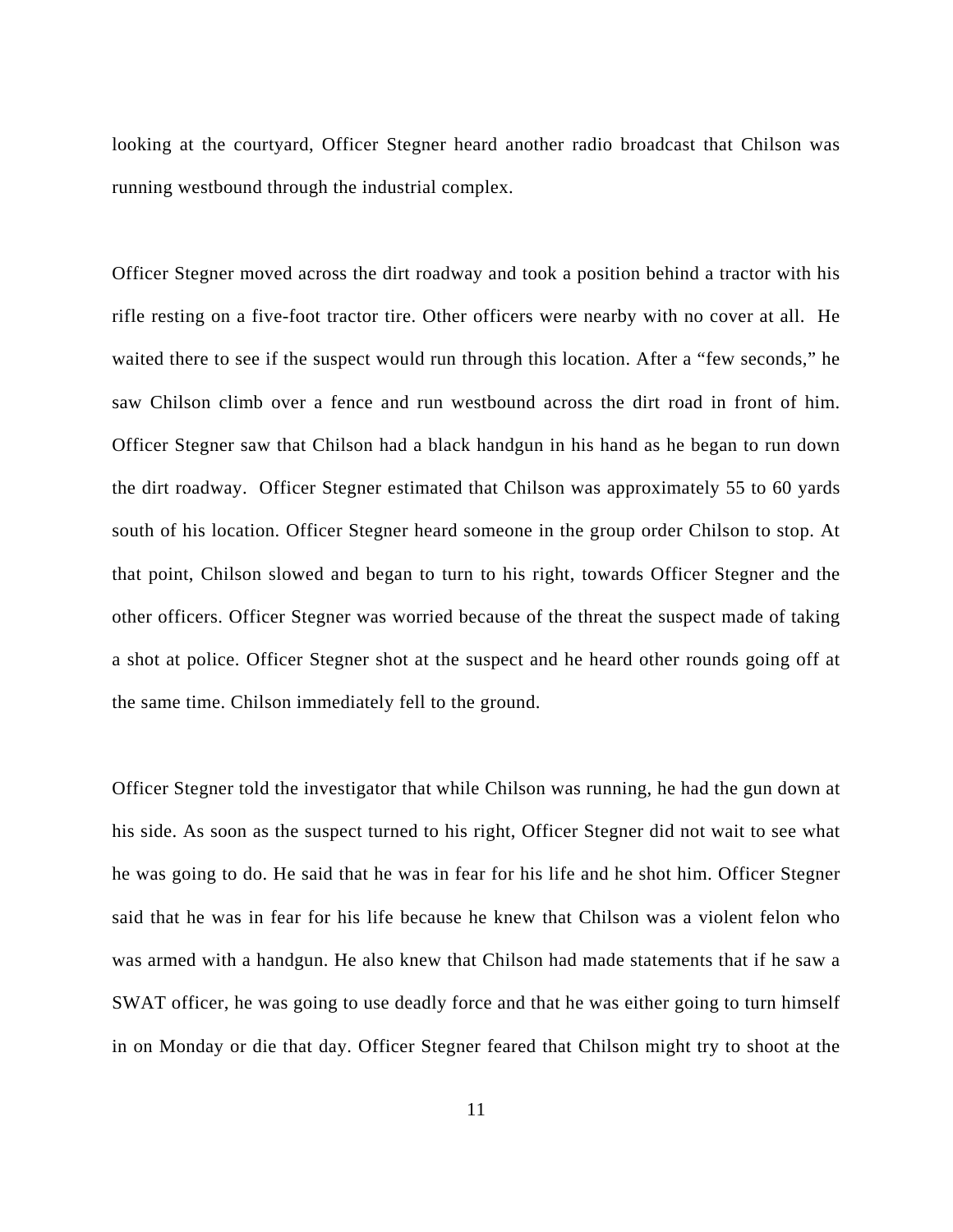first officer he came into contact with or another member of the public. Officer Stegner was also aware that there were additional officers to the south of his location, which was the direction that Chilson was running in.

Officer Stegner said that all the shots were fired at the same time, and no one fired at Chilson while he was on the ground. Once on the ground, Chilson started to move one of his arms. Officer Stegner yelled out for him not to move. Someone from the group advised dispatch that Chilson had been shot. Someone also requested that the armored vehicle move to their location to assure that the gun was away from the suspect and that he was no longer a threat.

#### Statement of Officer Josh Young

Officer Josh Young told investigators that he is on the Ventura Police Department SWAT team. He was at home when he received a call telling him that the SWAT team had been dispatched. He responded to the station and was briefed by fellow officers. He learned that Chilson had been in a domestic violence situation and had threatened to kill his family. He also learned that he had sent a picture of a gun to someone via text message. He was shown a picture of Chilson and given a physical description.

Officer Young was made a part of the immediate reaction team for the SWAT team and he was armed with his MP5 rifle. He was staged behind a large trash dumpster on a dirt road at the west side of the business. He was informed that Chilson was on the rooftop of the business and was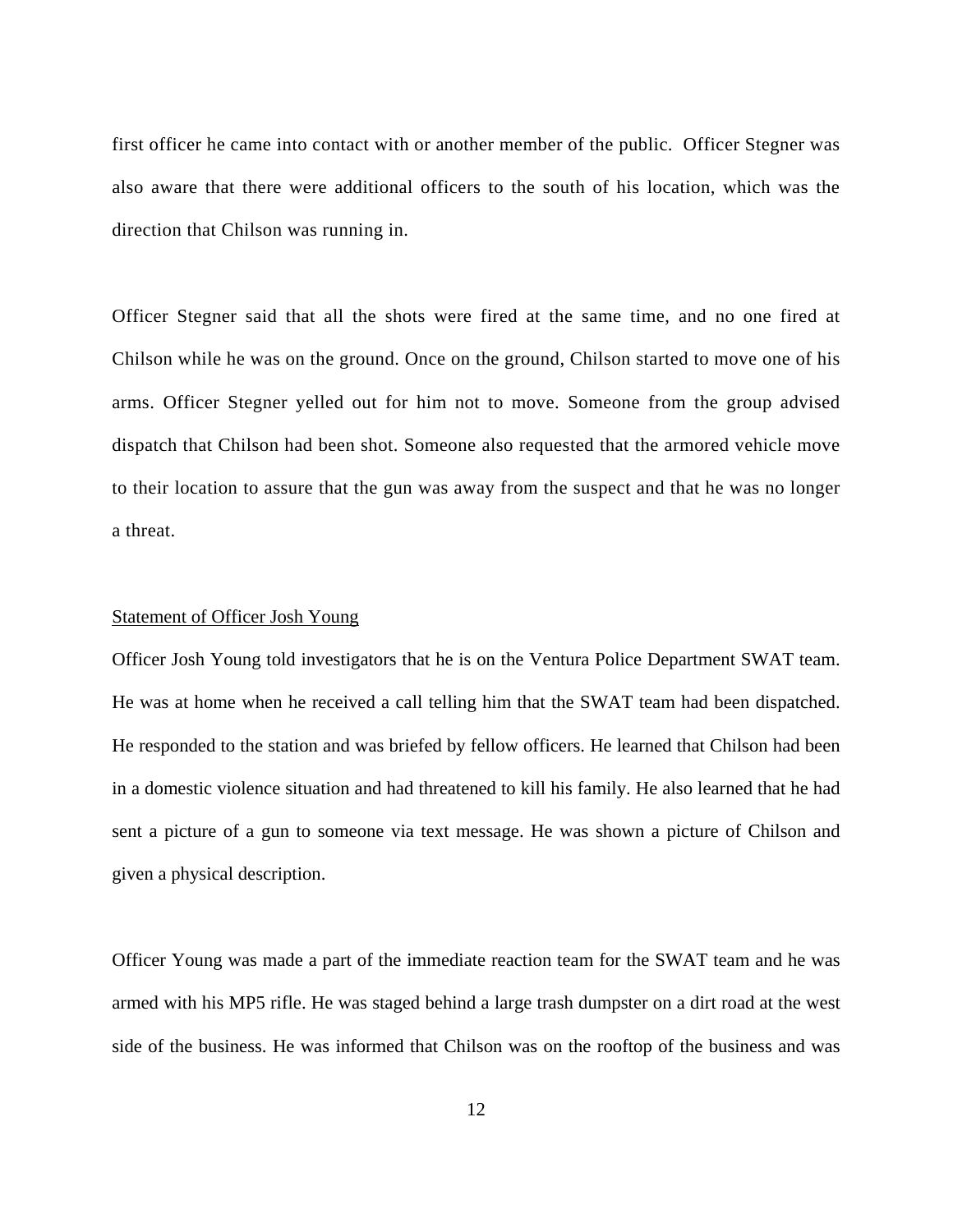homicidal. He was fearful that Chilson would fire down at officers from his location on the roof. After several hours at that location, Officer Young heard another officer yell, "Show me your hands." Officer Young saw Chilson standing on something over the fence line of the boatyard, which was adjacent to the business they were surrounding. Officer Young saw Chilson pull a gun from his waistband and jump over the fence and run out of sight. Officer Young was surprised that Chilson was freely showing his firearm. Officer Young had heard that Chilson had threatened to shoot at the officers, and when he saw him displaying the firearm, he believed that Chilson was going to carry out his threats. The officers lost sight of Chilson as he ran away from the area. Officer Young moved his position from the dumpster to an area near a water tank south of the building.

Officer Young stayed at the water tank with Officer Ortega for several hours. The officers believed that Chilson had re-entered the business and was possibly back on the rooftop. As he was monitoring the west side of the building, Officer Young heard something south of them. He turned and saw Chilson low-crawling on the ground about 15 to 20 yards away from him. Chilson had a black handgun in his hand. He was moving very slowly and appeared to be attempting to sneak up behind them with the gun. Officer Young became concerned that Chilson was going to get close enough to shoot him and Officer Ortega. Officer Young and Ortega advanced towards Chilson and he suddenly sprang to his feet and began to sprint southbound down the dirt road. Officer Young and Officer Ortega sprinted towards him and Officer Young yelled for Chilson to stop. Chilson did not follow the commands and continued running down the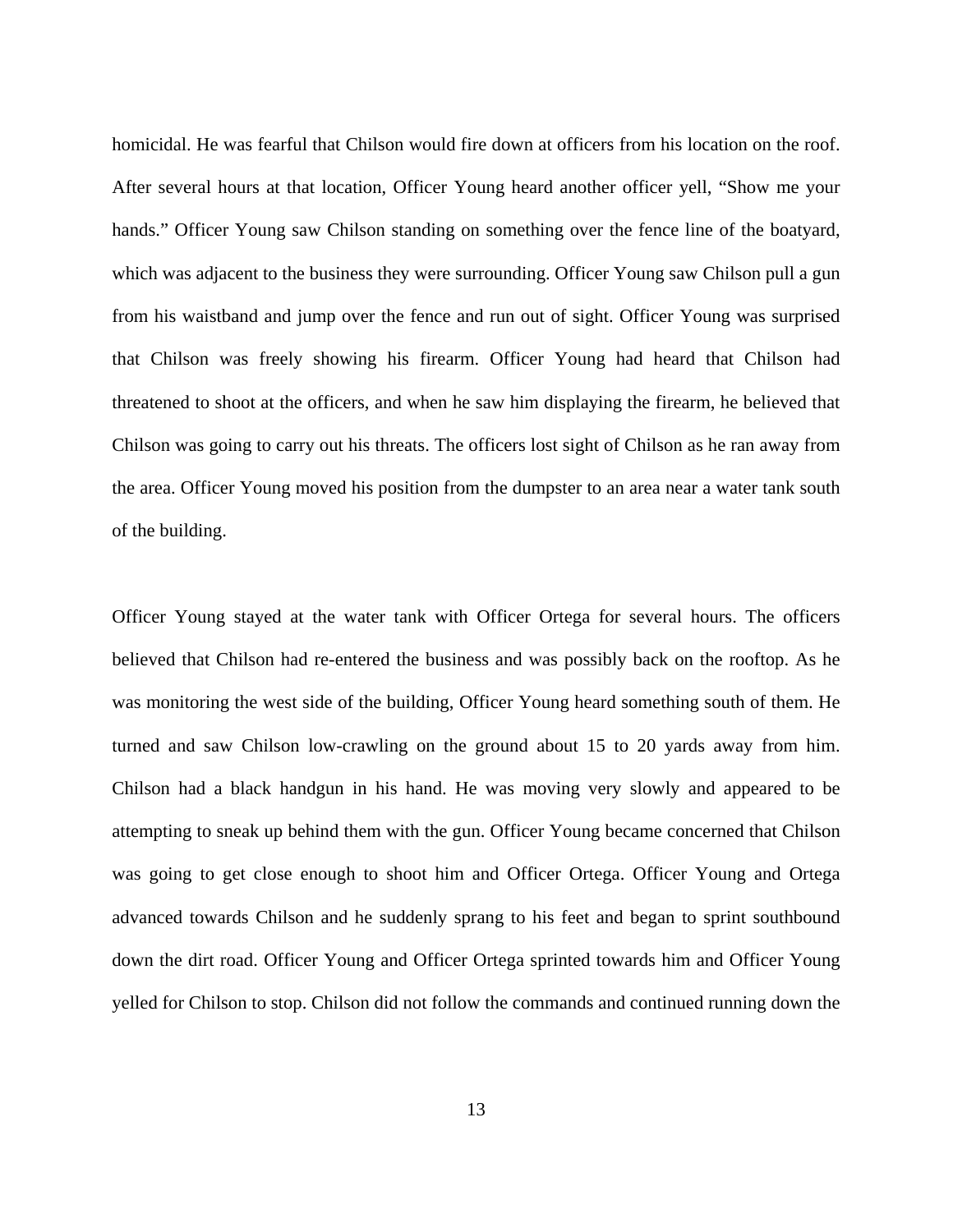road. Officer Young was hoping that Officer Ortega's K-9 would catch up to Chilson but he did not.

Chilson ran towards the dumpster and then disappeared from view again. Officer Young and Ortega stayed at the dumpster and informed other officers of Chilson's movements over the radio. Officer Young then saw Chilson walking through the parking lot of the business they were surrounding. Chilson disappeared again around the building. The other officers were repositioning themselves to maintain the perimeter. Officer Young maintained his position at the dumpster, and then he heard another officer say over the radio that Chilson was going westbound, which was towards Officer Young and Ortega. He saw Chilson running towards them through the trees and bushes at the property line. Yong saw Chilson break through the tree line and run onto the dirt road where the officers were staged. Chilson was about 30 to 50 yards away from Officer Young when he suddenly turned to his right. Officer Young saw Chilson holding a gun in his left hand. Chilson's left elbow was at a 90-degree angle and it appeared to Officer Young that Chilson was going to kill him and his fellow officers. As soon as Chilson turned towards the officers with the gun raised, Officer Young shot at him three times with his MP5 rifle. Officer Young heard other officers firing from both the right and left sides of him. When they stopped firing, Chilson was on the ground.

#### Statement of Officer Karl Reyes

Officer Reyes told investigators that he arrived at work at the Ventura Police Department at approximately 5:40 a.m. for his regular shift as a patrol officer. He was scheduled to begin his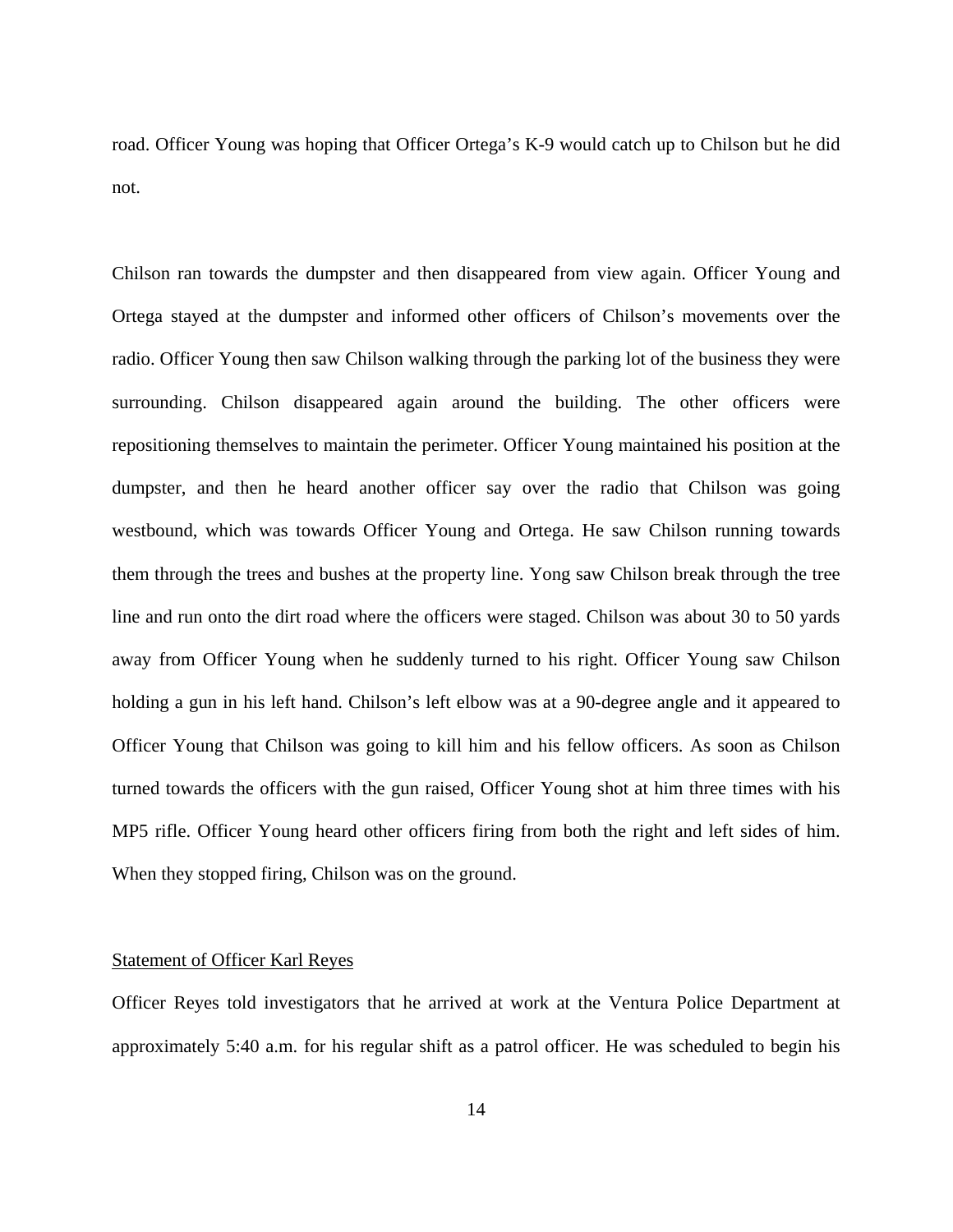shift at 6:00 a.m. He was not initially asked to assist in the call-out regarding Chilson at 2851 Palma Drive, but at approximately 6:05 a.m., he heard a radio call indicating that Chilson had broken free of the perimeter and that additional officers were needed near the railroad tracks north of the location. Officer Reyes initially went to Ortega Street and maintained his position. From that location he could see the north fence line of the industrial area and some of the industrial complex. At one point, he heard the sound of bushes being rustled. He heard officers relaying information over the radio that they had seen a subject crawling in the bushes. Officer Reyes was summoned by other officers to move his location to an area just outside the fence line of the building near a telephone pole. Officer Reyes stayed in this location for several hours. Throughout the morning, he heard information from other officers about Chilson's desire to "turn himself in Monday or die today." He also heard that Chilson was armed with a handgun and that he was not willing to tell the officers where he was.

Later in the morning, Officer Reyes heard Officer Ortega announce over the radio that Chilson was near the west fence line and was attempting to break the perimeter. Officer Reyes saw Chilson running southbound on the dirt road about 100 yards to the south of him. He saw Officer Ortega running towards Chilson with his K-9. He heard Officer Ortega give the K-9 the order to bite Chilson, but the K-9 did not obey the command and merely ran along with Officer Ortega. Officer Reyes ran towards Officer Ortega and Officer Young who stopped by the dumpster on the dirt road. By the time he caught up to them, Chilson had gone east through the bushes and back into the industrial area alongside the dirt road. Officer Reyes could see Chilson in the parking lot of the business approximately 40 feet away from him, but there were thick bushes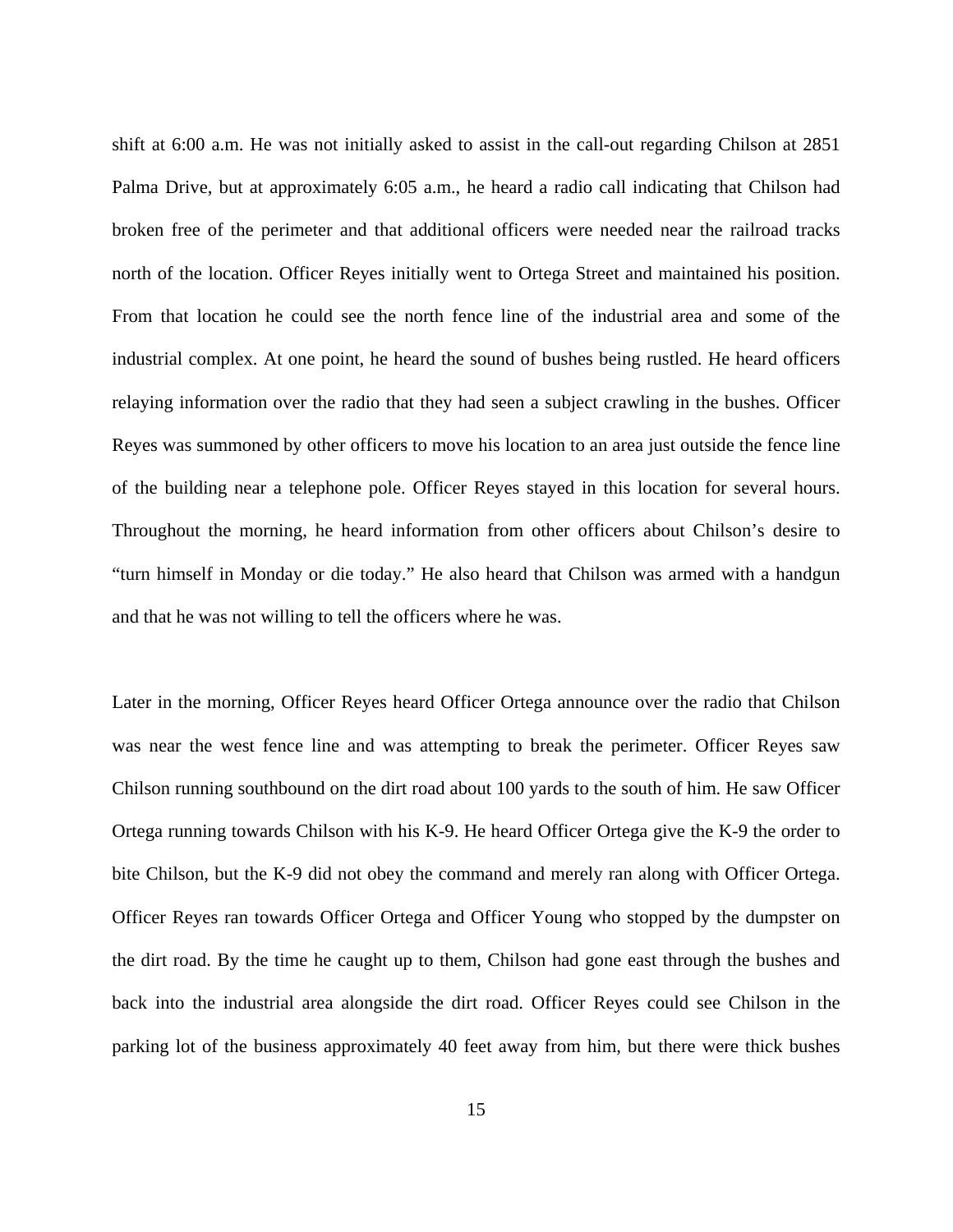between them. Officer Reyes then lost sight of Chilson. Officer Ortega told Officer Reyes that when Chilson was running away from him he had a gun in his hand.

Officer Reyes stayed near the dumpster and met with other officers. Officer Reyes saw Chilson again running southbound through the parking lot of the business. As other officers met up with Officer Reyes and Officer Ortega, they started formulating a plan to try to contain Chilson. They requested that traffic be stopped on Olivas Park Drive because they were concerned that Chilson may run in that direction or shoot at the officers in that area. While he was staging with the other officers near the dumpster, Officer Reyes heard Sergeant Weeks on the radio saying that Chilson was running south and west. A few seconds later, Officer Reyes saw Chilson running westbound on the dirt road west of the industrial complex on Palma Road. Officer Reyes estimated that Chilson was about 40 to 50 yards south of him when he entered the dirt road. Officer Reyes immediately dropped down to one knee in order to provide himself with a better shooting platform if he needed to shoot. Officer Reyes raised the rifle and used an EOTECH scope which produces a red dot on the target site. Officer Reyes heard one of the officers behind him yell, "Stop." Chilson then appeared to slow down, and suddenly he turned toward the officers. Officer Reyes did not see the gun in Chilson's hand, but he was aware of the fact that he had a gun from the prior radio transmissions that informed them that Chilson was armed.

As Chilson turned toward the officers, Officer Reyes believed that he was trying to get into position to shoot at them. As Chilson was turning, both his right and left hands began rising up around his waistline and Officer Reyes immediately started shooting at him. Officer Reyes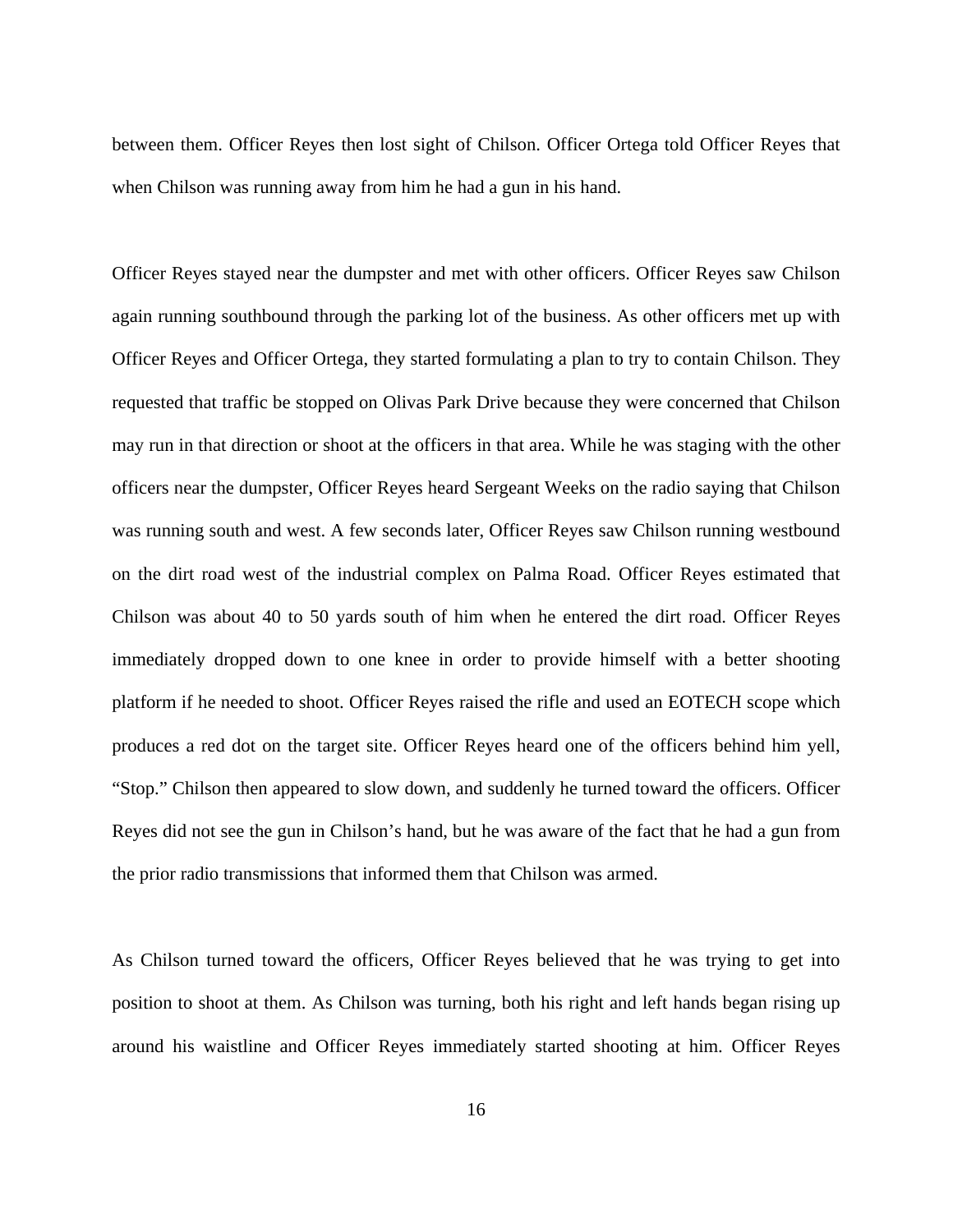believed that he fired five rounds from his AR15 rifle at Chilson; however, later he discovered that he actually fired six rounds. Officer Reyes believed that he needed to shoot Chilson so that he or his fellow officers would not be shot. Officer Reyes also knew that traffic on Olivas Park Drive had not yet been stopped and Chilson was running towards that traffic. Officer Reyes believed that if Chilson got to Olivas Park drive he could seriously harm citizens or the other officers who were positioned there. Officer Reyes knew that other officers fired at the same time he did. Once Chilson fell to the ground, Officer Reyes did not fire again.

#### Chilson's Domestic Violence Crimes Against Meghan Shaner

Daniel Chilson was married to Meghan Shaner and they had two children together. He also had two children from a prior marriage. Shaner admitted to investigators that Chilson had a drug problem. He had also recently told her that he had not been paid at his job for two months and that his former employer was accusing him of stealing money from the company. She said that their relationship had not been stable and she had tried to leave Chilson before but could not. She explained that she had finally decided to leave him the week before the shooting.

Shaner told the investigators that on Monday, November 9, 2009, she told Chilson that she wanted to move out of their house and separate from him. She said that they had been having problems for over a month and she had tried to leave him once before but he disabled her vehicle and would not allow her to leave. On November 9, 2009, she called SVPD because he once again disabled her vehicle as she was trying to move some things out of the house. Officer Mulligan came to her house to help keep the peace. After he left, Chilson threatened Shaner with a knife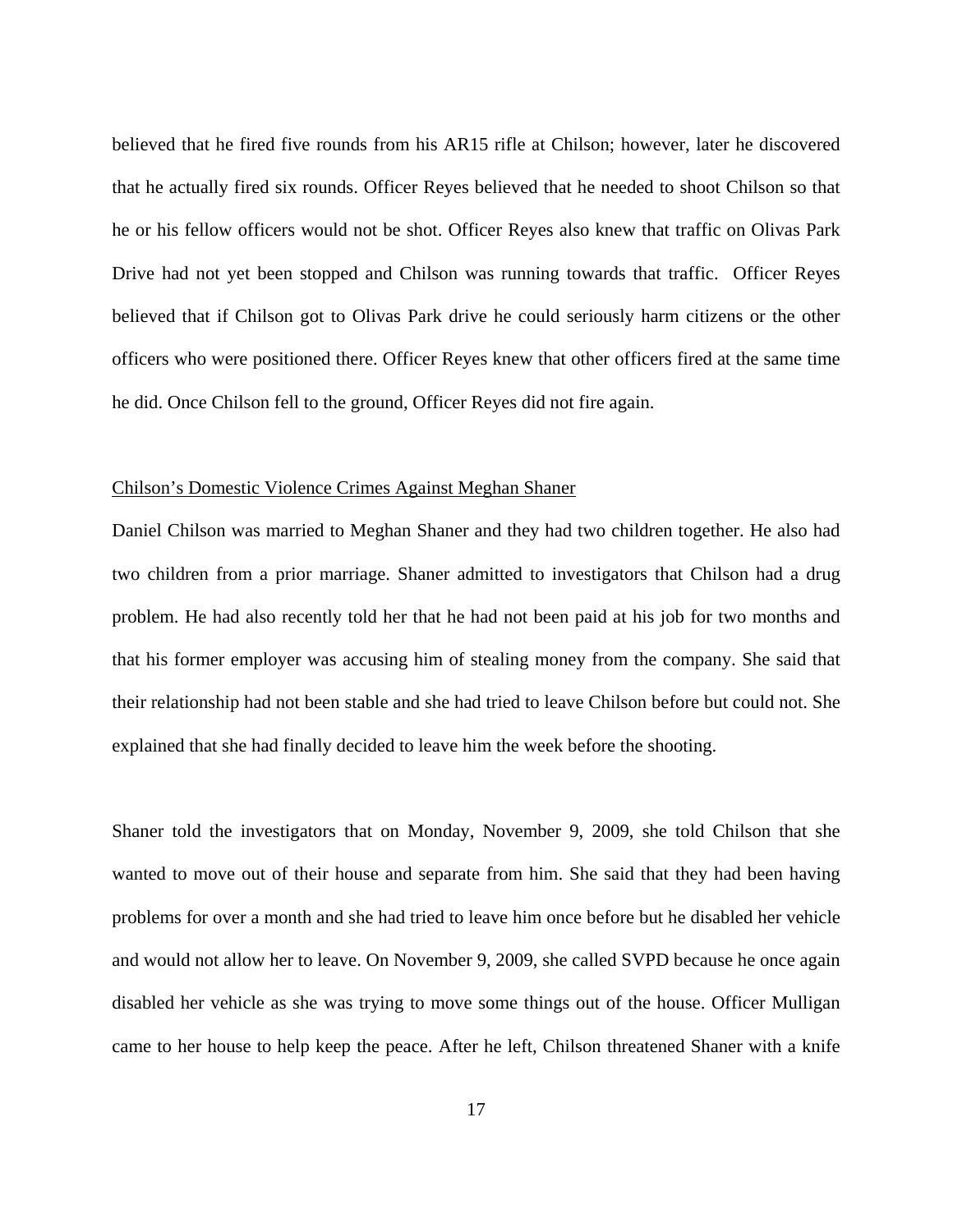and told her if she were to leave, he would cut her throat. Shaner left and went to her parents' house in Simi Valley. Chilson followed her to her parents' house and attempted to run her over with his car. Shaner once again notified SVPD. On November 9, 2009, Shaner applied for a temporary restraining order to keep Chilson away from her and the children. As she was driving her vehicle, it stopped running. She noticed there was something sticky near the gas tank and discovered that Chilson had put soda into the gas tank. Later that day, Chilson went to the school where their children attend and removed the two girls from school. The SVPD went to his house and served him with the restraining order. Later in the day, she went to her parents' house and she found some of her children's belongings left on the porch. These belongings had originally been at her residence. She walked into the backyard and found a noose hanging in a tree. Once again she called SVPD and reported what had happened.

On November 11, 2009, Chilson talked to Shaner via text message and phone calls. He told her that he wanted to commit suicide and that he took some Advil to try to kill himself. Shaner advised Chilson to go to the emergency room, but he did not go. Shaner told investigators that Chilson had made numerous suicidal statements in the past over their breakups. He also told her that he was afraid to commit suicide because it might hurt in some way. On November 12, 2009, Chilson asked Shaner if he could see their youngest daughter. The two of them met and Chilson became very upset. He was crying and begging Shaner to take him back but she refused. Chilson began calling and texting her continuously the rest of the day. On November 13, 2009, Chilson contacted Shaner and told her he was at her parents' house and that he was going to cut the gas line to the house and set it on fire. Shaner took her two kids over to her parents' house. As she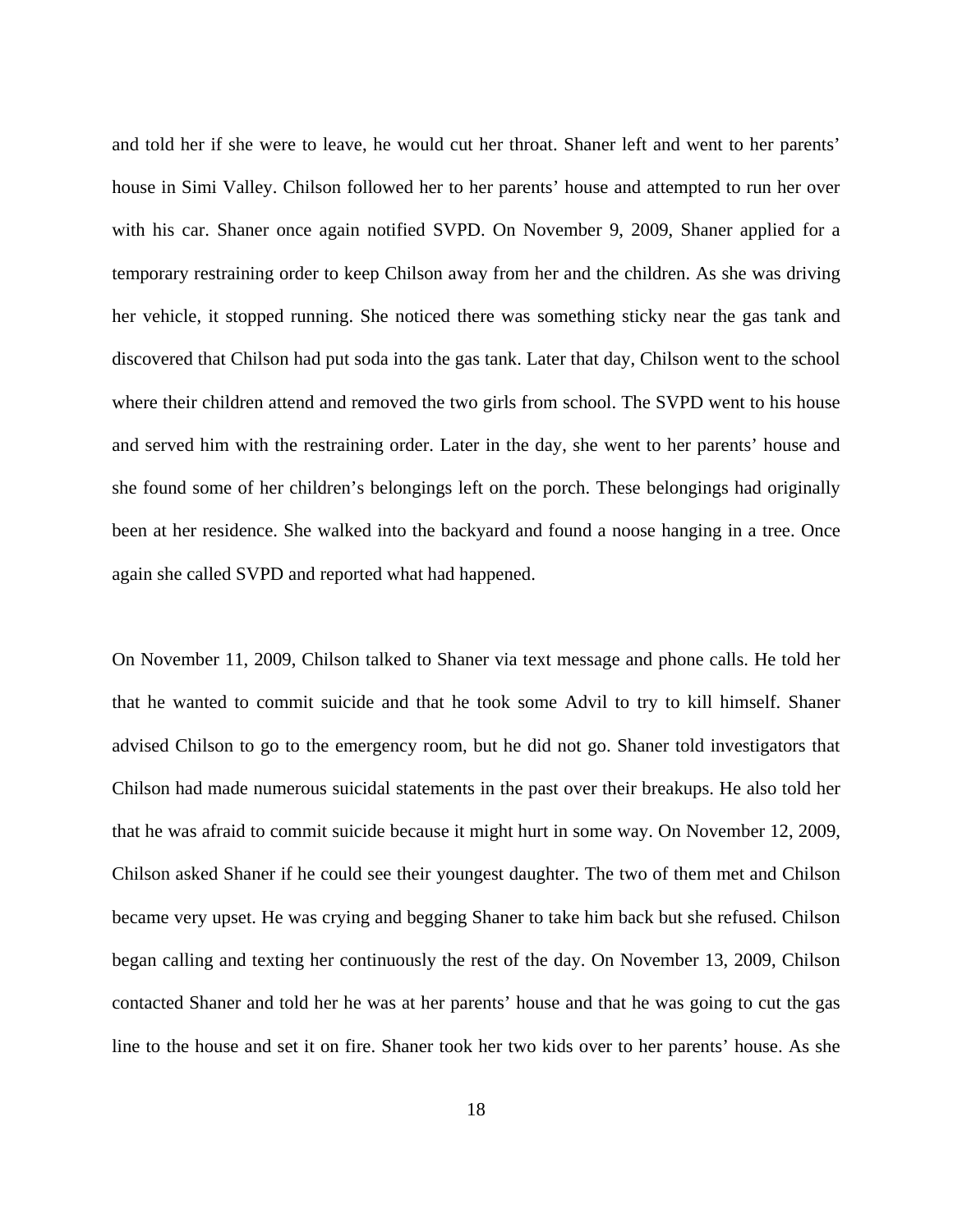pulled into their driveway, Chilson drove up behind her. He was screaming at the two kids, telling them, "Don't move." He then ordered Shaner and the kids into the residence. He went into the kitchen and took some knives. He threatened to kill Shaner and to cut himself. He grabbed an electrical cord and struck Shaner with it. Then he took the electrical cord out into the backyard and fashioned a noose with it. Shaner locked him out of the house and left the residence. That was the last time she saw Chilson. Later that day, Shaner and her kids checked into a hotel in Woodland Hills in order to get away from Chilson.

Meghan Shaner's sister, Heather, was interviewed by investigators on November 16, 2009. She was aware of all of the problems that her sister was having with Chilson and his potential for violence. She said that Chilson had been violent with her sister in the past. She also told investigators that Chilson had a methamphetamine problem that had been going on for years. She said that on Monday, November 9, 2009, Chilson had been fired from his job. She believed that the combination of him losing his job and her sister leaving him may have contributed to his problems. On November 14, 2009, she received a text message from Chilson stating, "I'm going to make the kids pay for what she did." Heather called her sister to check on her and also reported the threat to SVPD. Meghan had gotten a new phone number so that Chilson could no longer reach her. Later that same day, Heather received another text message from Chilson. This time it was a picture of a gun with a message that he was going to kill everybody. He also sent her a picture that same day with a message that he was going to kill himself if Meghan did not talk to him. She called SVPD and informed them of this threat.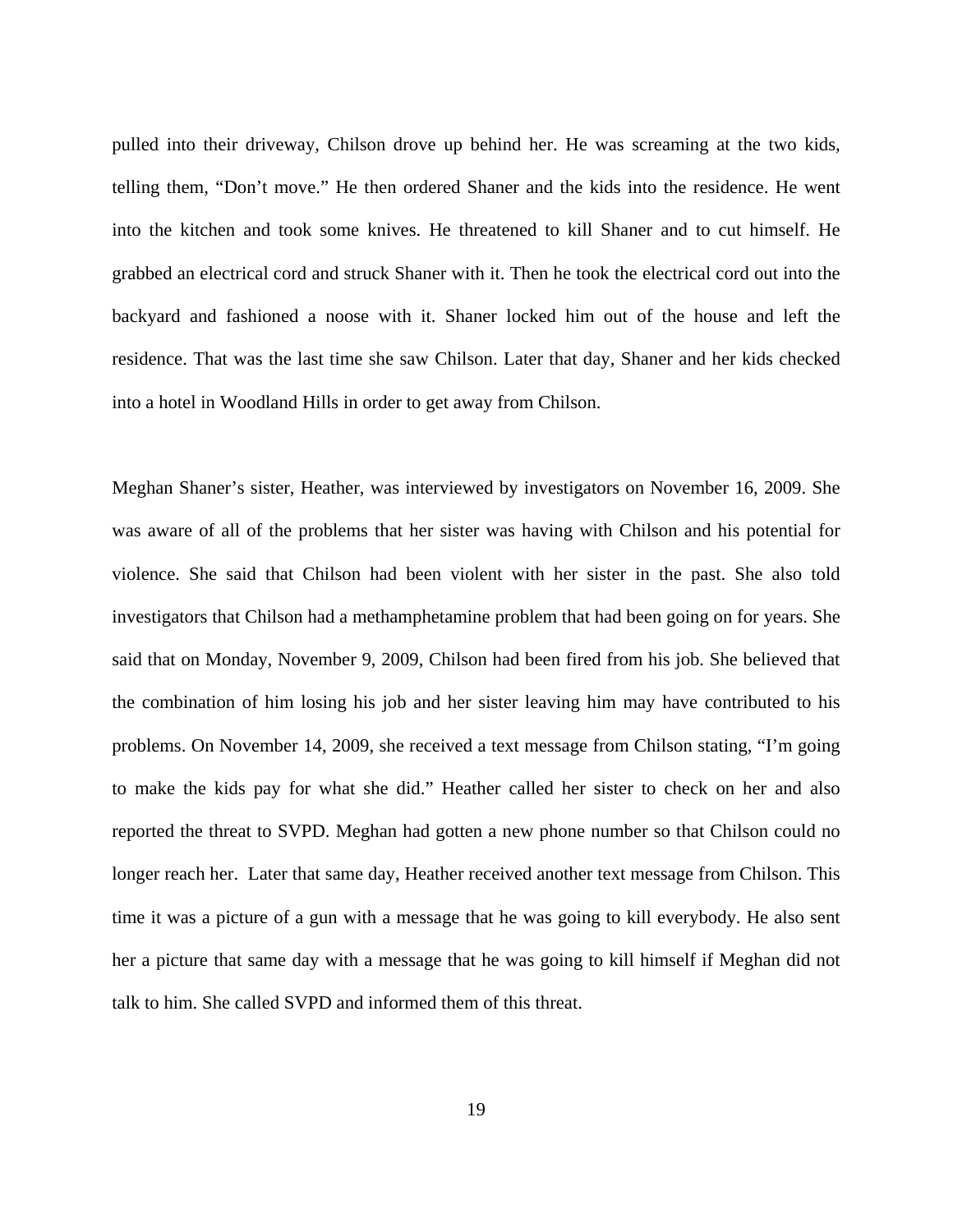

Text and photo message Chilson sent to Heather Shaner

The rest of the day she received numerous messages from Chilson. One of them said, "I'm not playing any more. I'm sorry for what I did. She has 30 minutes to call me. She is the only one who can stop me." At 6:00 p.m., he sent her a message that said, "Time's up" and "fuck it all," "All shit to the side. Bye." At Approximately 8:00 p.m., Heather spoke to Chilson on the phone. She told him to stop what he was doing and get some help. Throughout the evening he kept texting her, telling her that he was in different locations near San Luis Obispo. He sent her repeated messages expressing his desire to kill himself. He wrote, "I'm really going to do it, I'm really going to kill myself." He added, "By 11:00 I'm going to do it." Her phone kept ringing all throughout the night. At 8:00 a.m. the next morning, she received word that the SWAT team was involved in the incident. She did not hear from Chilson after that time.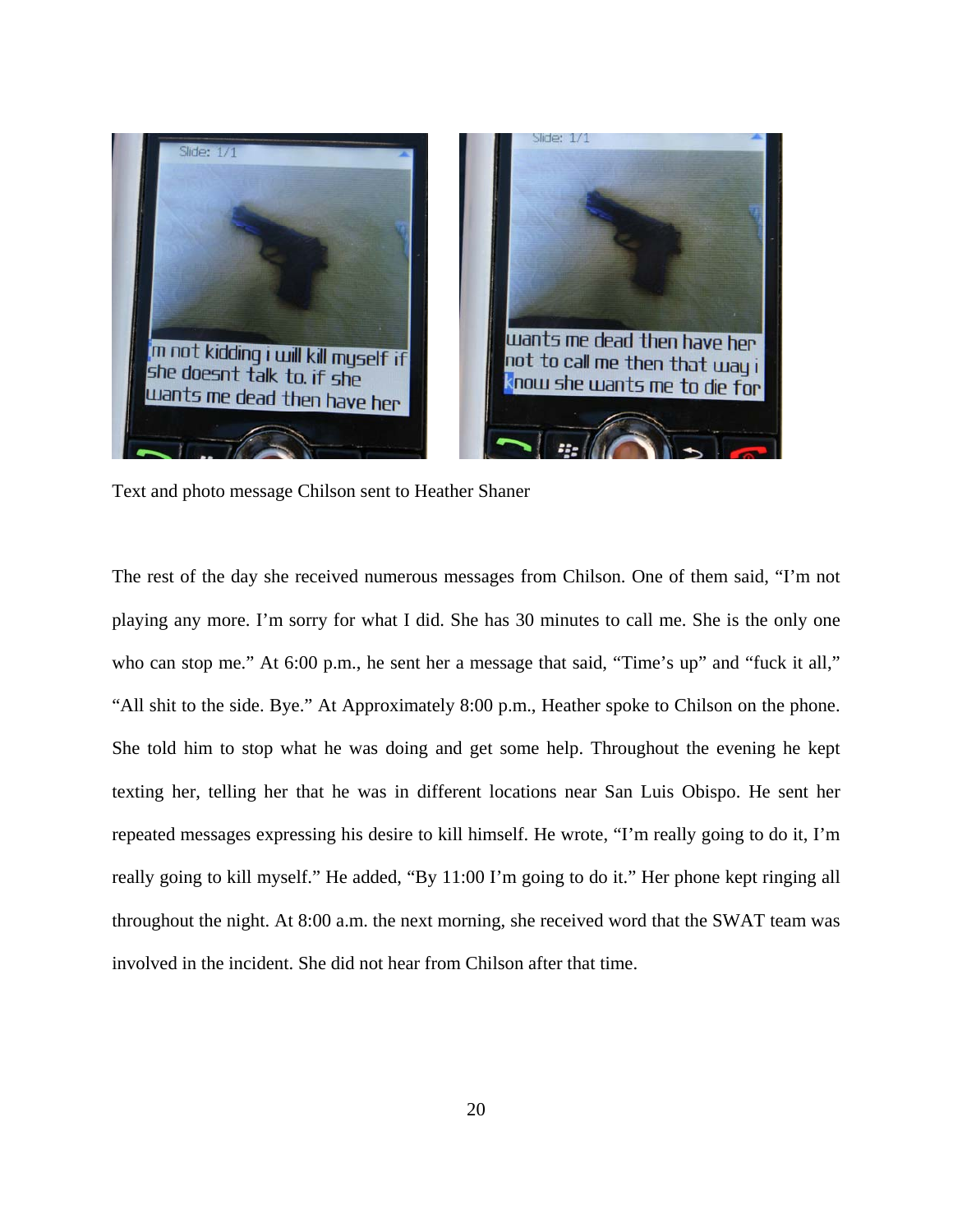#### Other Information

On November 14, 2009, at approximately 5:00 p.m., Chilson called SVPD. He told Officer Jeffrey Quartararo that he wanted to make a statement. He asked Quartararo if Meghan had been injured during the altercation that he had with her. He was told that she had some injures from the extension cord he hit her with. Chilson told the officer that he had to kill himself because he injured his wife. Chilson abruptly hung up the phone after making that statement. Later, Chilson called the officer again. Chilson said that he had a gun and that he was heading towards Santa Barbara. He said that if he did not hear from Meghan by 11:00 p.m., he was going to kill himself.

SVPD Officer Chris Mulligan also spoke to Chilson on November 14. During the phone contact, Chilson was extremely emotional and crying. Chilson stated that he knew what he had done to his wife was wrong. He said that he had "messed up" and he could not believe how he acted towards his wife and children. Milligan told Chilson that he was worried about his well being and that he wanted to help him. Chilson said that he was worried about his own welfare and that he had a gun, rope and pills. He said he had to go and hung up the phone. Mulligan requested that his department attempt to locate Chilson by "pinging" his cell phone. Once that was done, they were able to determine that Chilson was on Palma Drive in Ventura. Heather Shaner contacted Officer Mulligan. She told him about the text message Chilson sent her, stating that he was going to kill himself if he did not speak to his wife. Mulligan called Chilson again after learning this information. Chilson answered the phone but was still highly emotional and crying. Chilson told him that he was going to put a gun to his head. He hung up again.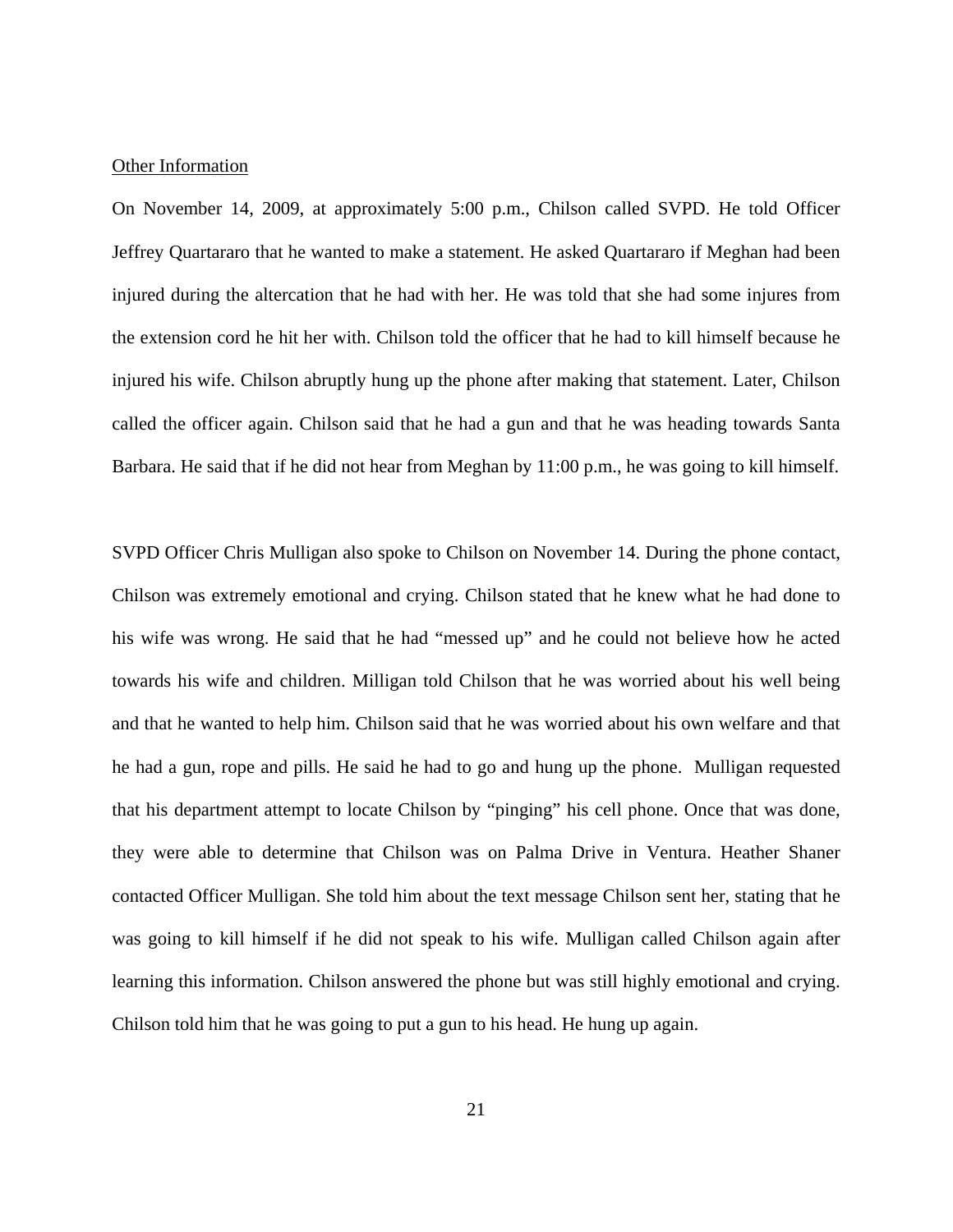Officer Doug Cleavenger works as a crisis negotiator for the Ventura Police Department crisis negotiation team as well an investigator. On November 13, 2009, Cleavenger responded to a company called All Star Awning located at 2851 Palma drive in Ventura in relation to a potential civil issue. The owner of the company, James Krall, told him that an employee named Daniel Chilson had been named president of the company in March 2009. Krall had appointed Chilson president in the hopes that he would run the company and Krall could retire. Krall had recently noticed that Chilson had cashed some company checks and deposited the money into his own personal account. Krall also noticed that Chilson was not paying any of the bills, and he was neglecting his duties as president. Krall saw that all of the files for the company had been removed and several thousand dollars in tools were also missing. Krall intended to fire Chilson and he left him several messages informing him that he was terminated. Cleavenger spoke with Chilson over the phone on November 13, and informed him that he was being terminated from the business. Cleavenger made arrangements for Chilson to return the files and tools. Chilson told Cleavenger that he was having marital problems and that he had let the business go for the last month.

On November 14, 2009, at approximately 9:00 a.m., Krall called Cleavenger again. He reported that when he arrived at work that day, he found the front door window was smashed out. He suspected that Chilson was responsible for the damage. At approximately 2:00 p.m. that same day, Cleavenger was contacted by SVPD and informed that Chilson was wanted for felony domestic violence charges. He was also informed that Chilson had threatened to kill his wife and himself. Cleavenger made contact with Chilson over the phone. Chilson was very upset and he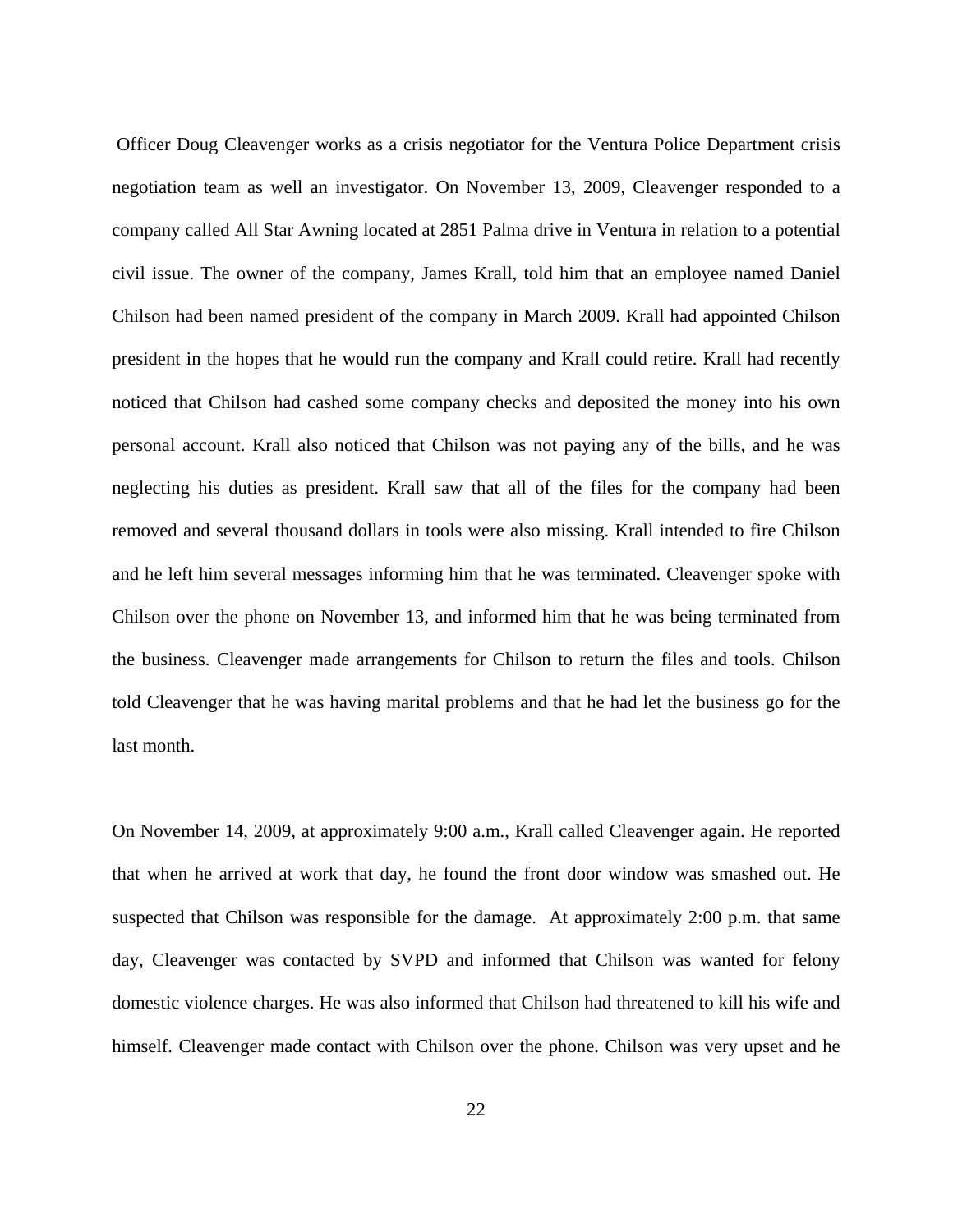told Cleavenger that he had "fucked up." He admitted that he had threatened his wife with a knife and he said that wanted to kill himself. Cleavenger spoke to Chilson for approximately 25 minutes and was able to calm him down. Cleavenger told him he could turn himself in to the Ventura Police Department rather than Simi Valley Police. That seemed to mollify Chilson, and by the end of the conversation he was talking more calmly and said that he no longer was feeling suicidal. At approximately 11:36 p.m. that night, Cleavenger was off duty when he received a text message from Chilson. It read: "I'm running behind on where I want to be, you know how people on dope are, just wish I could have spoken to her for a minute or two to tell her I'm sorry. Good job." Cleavenger did not respond to the message.

On November 15, 2009, at approximately 4:24 a.m., Cleavenger received a call to report to the scene of a barricaded subject at the corner of Palma Drive and Olivas Park Drive. Once he got there he learned that the subject was Chilson. At 6:17 a.m. on November 15, 2009, Cleavenger made contact with Chilson by phone. Chilson's speech was extremely rapid, and he said that his phone battery was running out and he needed to get off the phone. Chilson hung up and did not answer the phone until two hours later. At approximately 8:00 a.m., Chilson told Cleavenger that he was going to turn himself in later in the week. Cleavenger left Chilson several messages after that, telling him that he was willing to help him and that he needed to get in touch with him. Chilson answered the phone again later and told Cleavenger that the police helicopters were in the area and the police needed to leave. During one brief conversation, Chilson told Cleavenger, "I'm going to turn myself in on Monday, or I am going to die today." At 11:35 a.m., Chilson called Cleavenger and said, "If I run into any SWAT officers I'll take them out." Cleavenger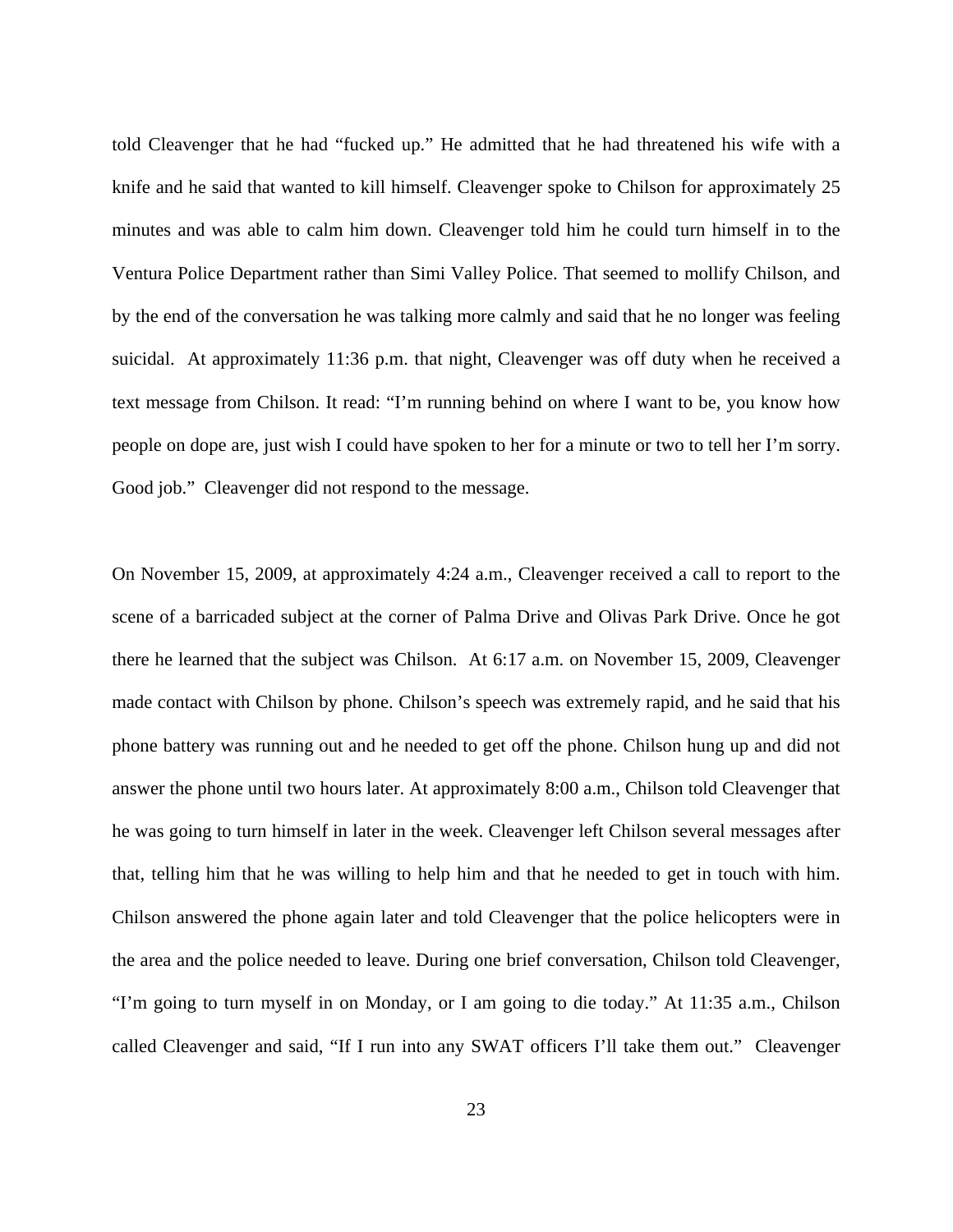told Detective Lieutenant Vance about these threats and Vance transmitted this information to officers at the scene.

Daniel Chilson had a history of spousal abuse dating back to 2001 when he moved back to Ventura County after being discharged from the military. In 2001 he lived in Oxnard with his first wife, Michelle Chilson, and their two children. On August 19, 2001, Michelle Chilson called the Oxnard Police Department to report that Daniel had threatened to kill himself because she had told him to leave the house. Daniel was taken to mental health for a 72-hour observation. Michelle Chilson told the police that Daniel had been diagnosed with a personality disorder and that he was discharged from the military for threatening to kill his sergeant and himself. Michelle Chilson obtained a restraining order against Daniel in December 2001. She and Daniel separated sometime before December 2001 and divorced sometime thereafter.

#### **PHYSICAL EVIDENCE**

An investigation of the scene of the shooting showed that Officer Reyes fired his weapon from a position near a green dumpster that was 218 feet from where Chilson's body was found. Officer Young fired his weapon from an area between that same dumpster and a tractor that was parked along the west side of the dirt road. This location was 213 feet from Chilson's body. Officer Stegner fired his weapon while positioned near the tractor on the west side of the road. He used one of the tractor tires as a shooting platform, and he was also 213 feet from Chilson's body.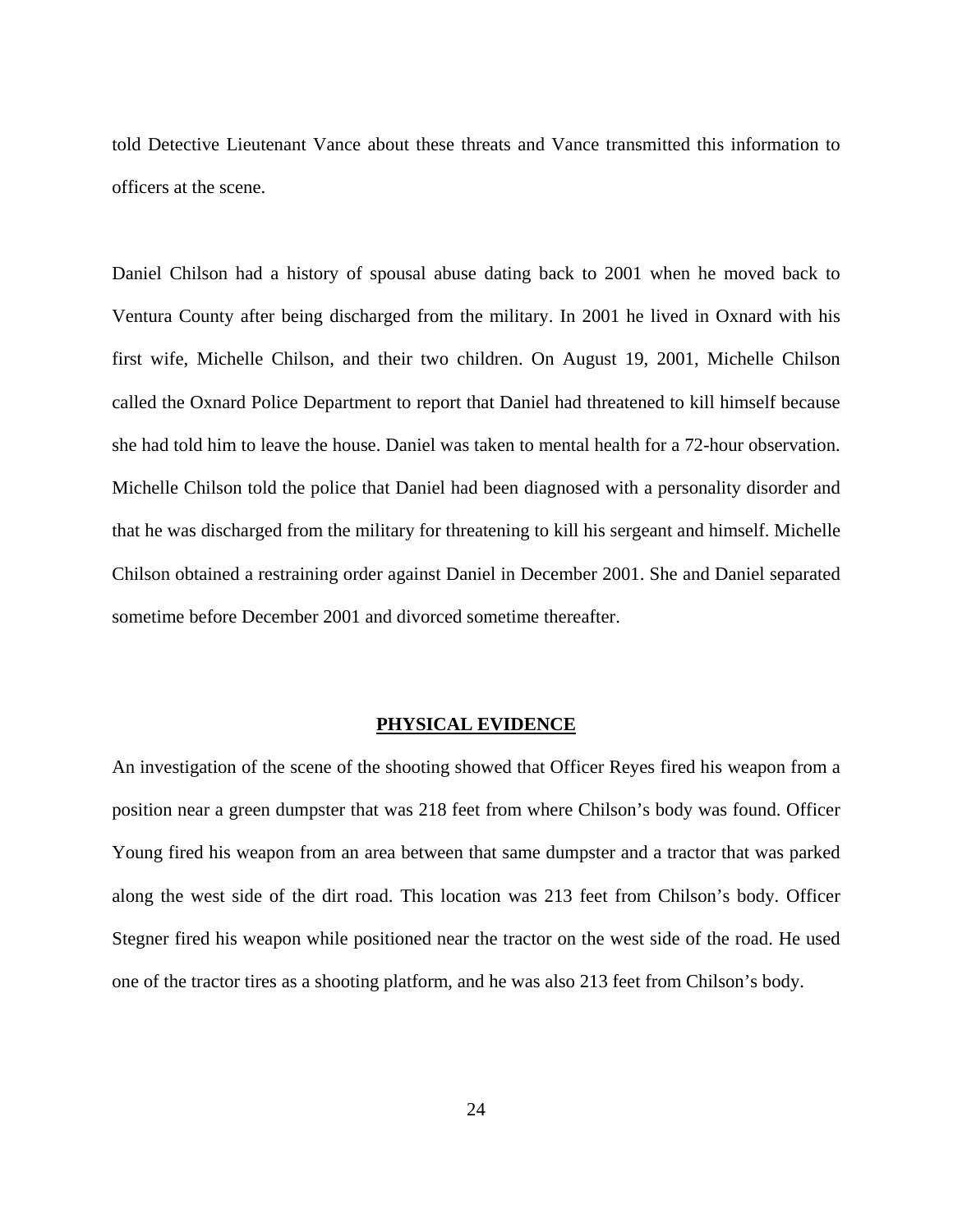Chilson's body was located on the north-south dirt road, west of the Palma Drive business complex on the property located at 5005 Olivas Park Drive in the city of Ventura. The distance from where the officers fired their weapons to the opening on the east side of the dirt road from where Chilson first entered the road is approximately 95 feet. It is unknown how far Chilson ran once he was shot, but it appears that he ran a short distance before he fell to the ground.

On November 16, 2009 at approximately 8:30 a.m., Doctor Janice Frank performed the autopsy on Daniel Chilson. She found that Chilson had sustained two gunshot wounds. He had sustained one through and through gunshot wound of the right lower leg. The direction of the wound was back to front, slightly right to left and downward. There was no skeletal damage.

The second gunshot wound entered the right upper back approximately 15 inches from the top of the head and 7 inches right of the posterior midline. This bullet, after entering the chest cavity between the  $8<sup>th</sup>$  and  $9<sup>th</sup>$  posterior rib, penetrated the lobe of the right lung, perforated the thoracic spine at the "T-8" level, lacerated the left lateral side of the thoracic aorta, perforated the lower and upper lobes of the left lung. The bullet exited the body via the  $5<sup>th</sup>$  rib near the left lower axilla (armpit). The bullet re-entered the left inner upper arm at a location approximately 7 inches from the top of the shoulder. A bullet was recovered from the triceps area approximately 6 inches from the top of the left shoulder. The bullet path was back to front and right to left. Doctor Frank ruled the cause of death to be a gunshot wound of the chest. Dr. Frank opined that the path of both bullets that struck Chilson were consistent with him turning, or beginning to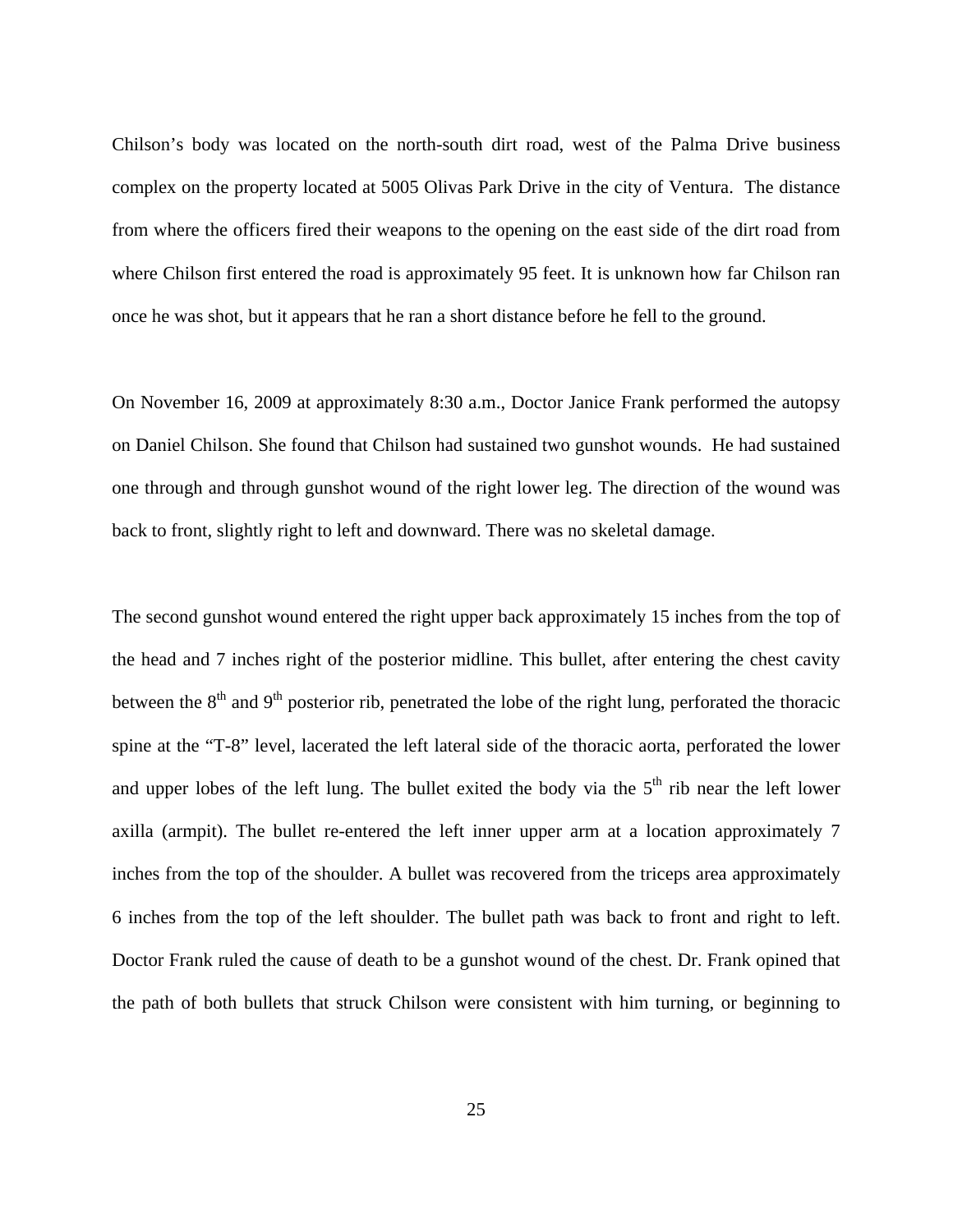turn, to his right towards the officers when he was shot. Toxicology tests of Chilson's blood showed the presence of amphetamine and methamphetamine.

Jim Roberts, forensic firearms expert from the Ventura County Sheriff's Department Crime Laboratory, examined two bullet fragments found at the scene of the shooting and one bullet fragment taken from Chilson's left arm during the autopsy. He determined that the bullet taken from Chilson's left arm and one bullet fragment found at the crime scene were fired by the AR-15 semi automatic rifle that Officer Stegner was using. The second bullet fragment found at the crime scene had Chilson's DNA on it which indicated that this was the round that passed through his right lower leg. Roberts found that this bullet could have been fired by the MP-5 submachine gun which was used by Officer Young; however, no positive identification could be made. A replica firearm was found on the ground near Chilson's body. The replica firearm had Chilson's DNA on the slide and on the trigger.





Replica 9mm Beretta firearm carried by Chilson photographed below actual 9mm Beretta pistol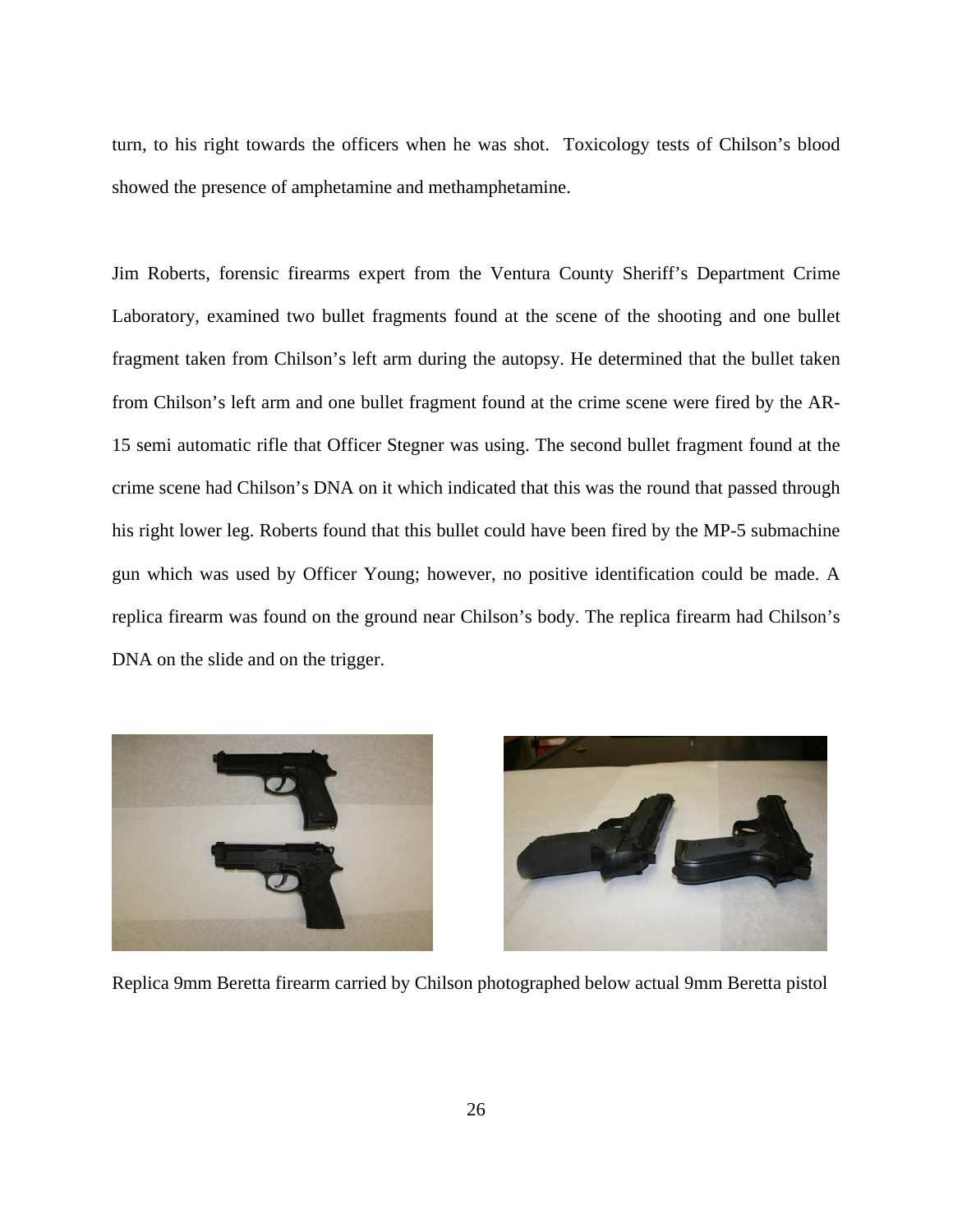#### **LEGAL PRINCIPLES**

Homicide is the killing of one human being by another, either lawfully or unlawfully. Homicide includes murder and manslaughter, which are unlawful, and the acts of excusable and justifiable homicide, which are lawful.

The shooting of another person in self-defense or in the defense of others is justifiable and not unlawful.

The law of self-defense and the defense of others was codified in 1872 and has remained substantially unchanged since then. It is found in Penal Code sections 197 through 199. It requires that the user of deadly force honestly believes that he or someone else is in imminent and deadly peril, and that a reasonable person in the same circumstances would believe the same and would deem it necessary to use deadly force in order to protect against such peril.

Under California law, anyone, including a police officer, who is threatened with an attack that justifies the use of self-defense, need not retreat. The person attacked may stand his ground and defend himself, if necessary, by deadly force, even if he might have more easily gained safety by flight. See People v. Newcomer (1897) 118 Cal. 263, 273; People v. Dawson (1948) 88 Cal. App. 2d 85, 95.

A police officer may use deadly force where the circumstances create a reasonable fear of death or serious bodily injury in the mind of the officer. Graham v. Conner (1989) 490 U.S. 386; Martinez v. County of Los Angeles (1996) 47 Cal. App. 4<sup>th</sup> 334.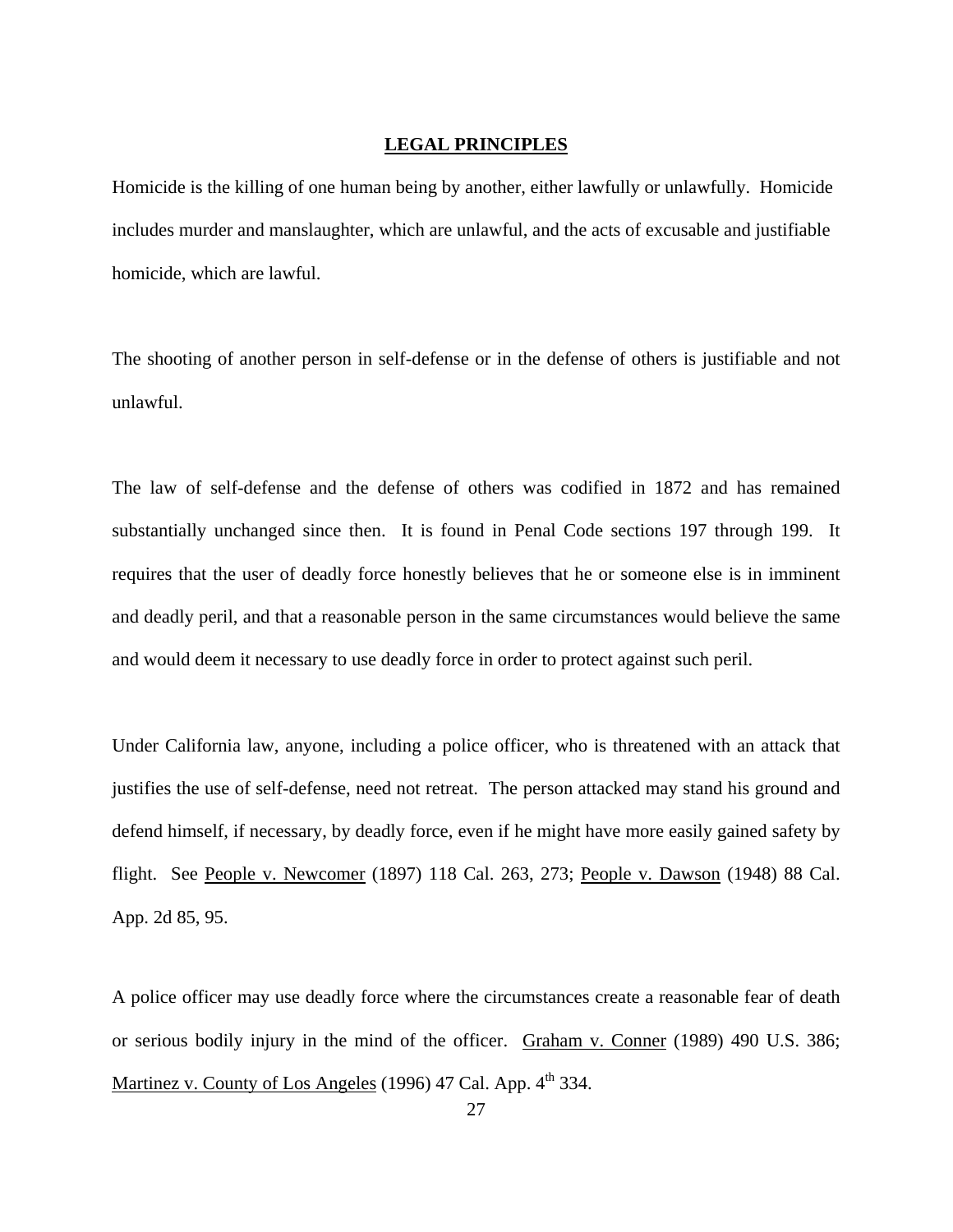#### **ANALYSIS**

The primary question that must be answered is: Did Officers Stegner, Young and Reyes reasonably believe that they were in imminent danger of great bodily injury or death from Daniel Chilsen as he ran out onto the dirt roadway with a black handgun in his hand? If the officers had such a state of mind at the moment they shot at Chilson, their use of deadly force was justified under the law.

Daniel Chilson had been making homicidal and suicidal threats for several days before he was shot. He had barricaded himself on the top of an industrial building and threatened to kill any officers he came into contact with. Chilson was seen numerous times running around the building with a black handgun in his hand. He made no attempt to conceal the firearm and it appeared as if he wanted the officers to believe he was armed with a real firearm. When officers attempted to stop him, he ran into the bushes and escaped back onto his rooftop perch. He was non-compliant and the officers on scene were increasingly alarmed at his homicidal threats.

Officers Stegner, Young and Reyes were positioned on the dirt roadway with no cover. They each had been out at the scene for several hours and they knew that Chilson had breached the perimeter several times. They did not know when or if Chilson was going to run in their direction as they waited on the dirt roadway.

Suddenly, they saw Chilson emerge from the bushes and crawl along the ground before he stood up and began running away from them. He had the gun in his left hand as he began to run down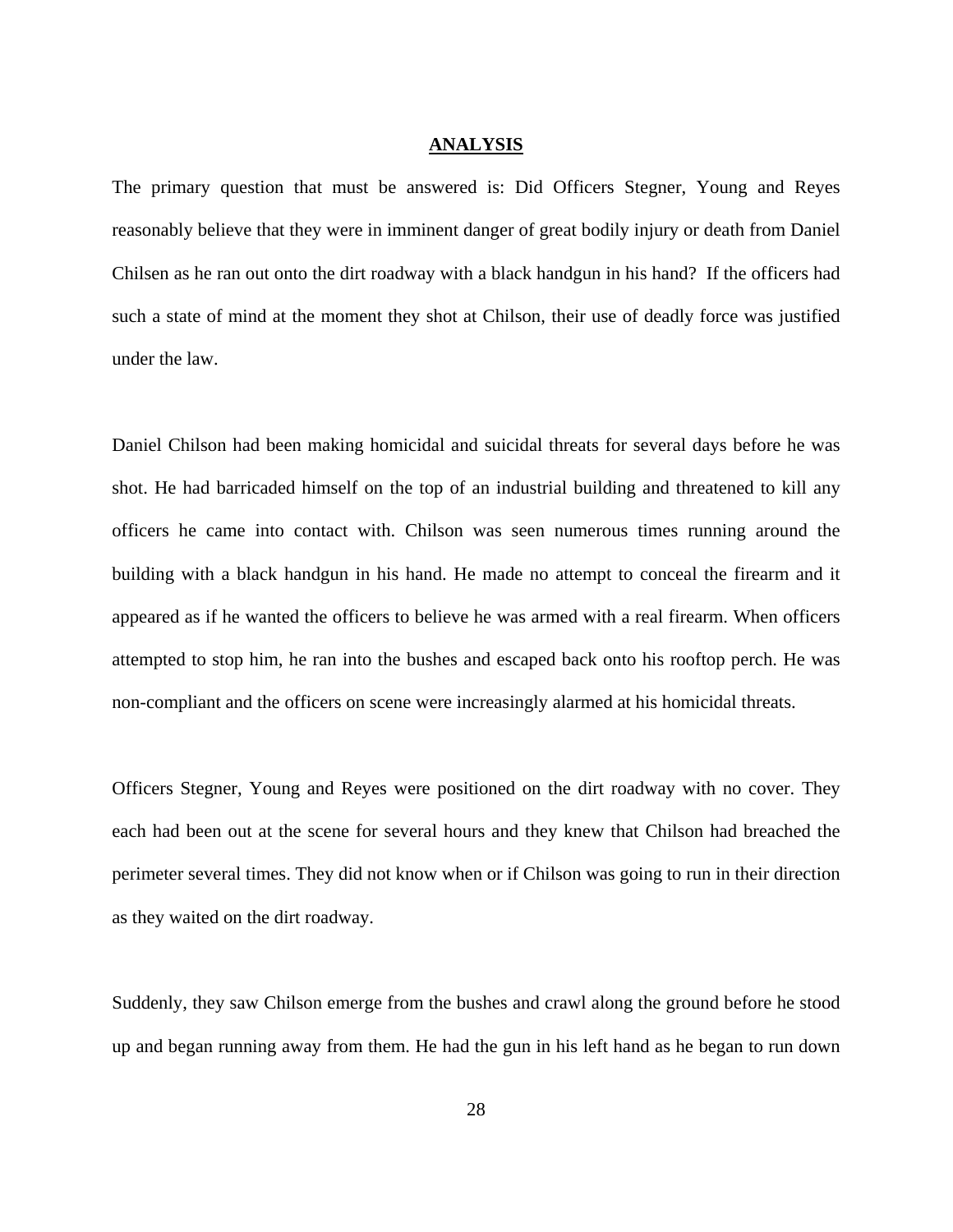the roadway. The officers saw that he was running southbound towards Olivas Park Road. They knew that other officers were positioned on Olivas Park Road and that traffic had not yet been stopped. The officers were also concerned that Chilson would escape from them and shoot their fellow officers or civilians in their cars. When one of the officers yelled "Stop!" Chilson slowed down and began to turn to the right towards them. Officer Reyes did not see the firearm but he believed that Chilson was trying to position himself to shoot at them. Officer Stegner saw the gun in Chilson's hand as he was running, and he saw Chilson turn towards his right, toward the officers. Officer Young saw Chilson raise the handgun as he began to turn towards them. Each of these officers believed that Chilson was going to shoot at them as he began to turn. It is clear that the circumstances created a reasonable fear of death or serious bodily injury in the minds of the officers.

All three officers shot at Chilson numerous times and he fell after being hit twice. Once he was on the ground, the officers ceased their fire. Once it was determined that Chilson no longer posed a threat, other officers approached him. A replica 9 mm Beretta with Chilson's DNA on it was found on the ground a short distance from Chilson's body.

One bullet entered Chilson's upper back and traveled through his body. That bullet exited his left armpit and re-entered his left arm. The second bullet entered his right lower leg and exited through the front of his right lower leg. The path of both of these bullets was back to front and right to left which is consistent with Chilson starting to turn towards the officers when he was shot. If he had been merely running away, the bullet paths would be directly back to front with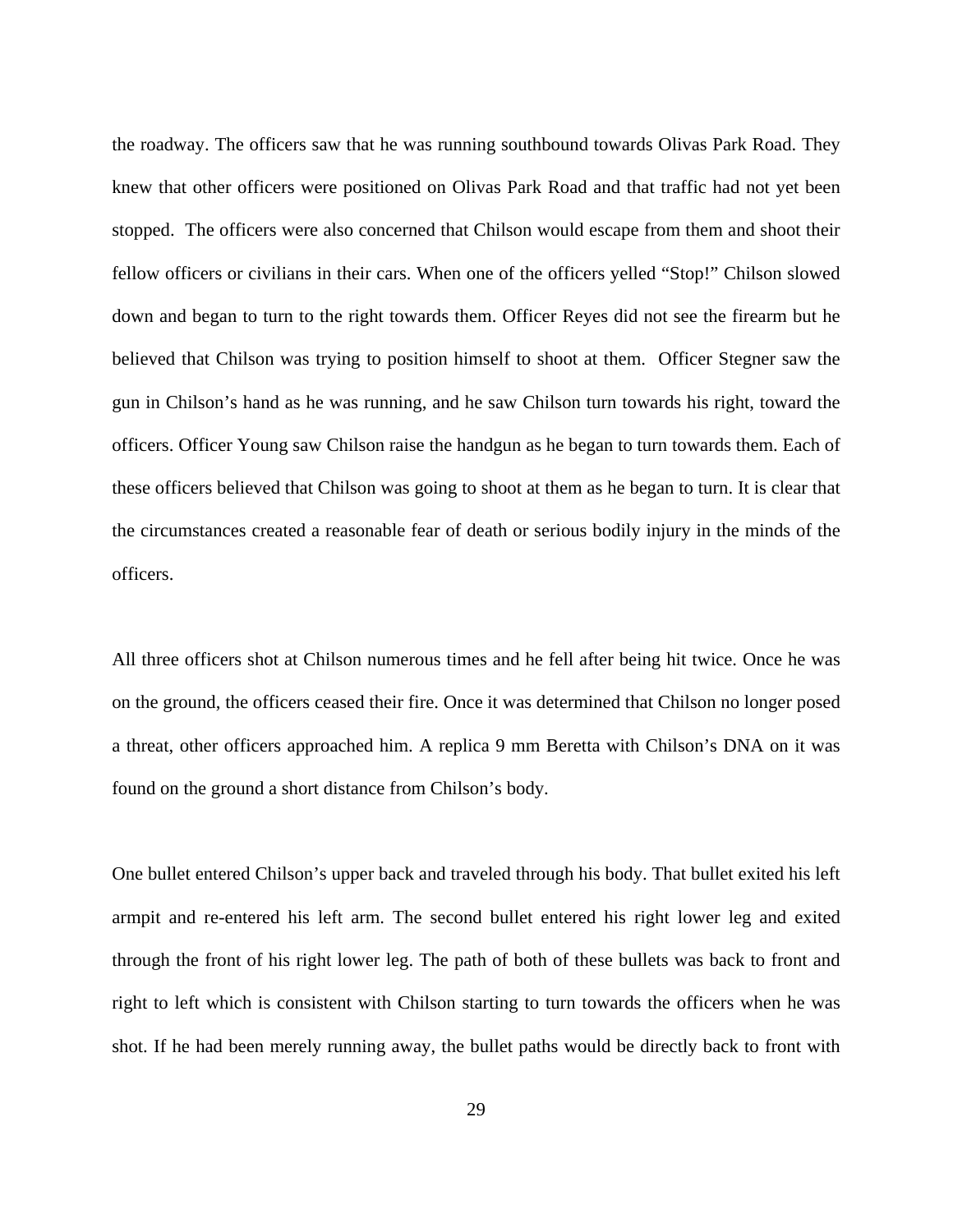no directionality. The findings of the autopsy and the opinions of the medical examiner corroborates the movements of Chilson as described by the officers. It appears that he was turning towards the officers and raising his gun towards the officers in an effort to incite the officers to shoot him.

Chilson had a history of mental health problems and domestic violence. In addition, he was abusing methamphetamine. He had just been fired from his job and his marriage was ending. He was obviously very depressed. It is clear from the text messages that Chilson sent to his wife and her family that he was suicidal. He repeatedly threatened to kill himself over several days. He also told officers from both the Simi Valley Police Department and the Ventura Police Department that he intended to harm any officers he came into contact with. He obviously wanted the officers to believe that he was ready to use deadly force because he repeatedly exhibited the firearm to officers while he was running around the industrial complex where he was holed up. Chilson knew that the officers would use deadly force against him and he seems to have invited that force by the actions that he took. This scenario looks like a classic example of "suicide by cop." Chilson had repeatedly talked about taking his own life but was unable to take the final step. The officers involved had no way of knowing that the firearm he was carrying was a replica. It appears identical to a real firearm and from a distance it is impossible for the officers to have made that distinction.